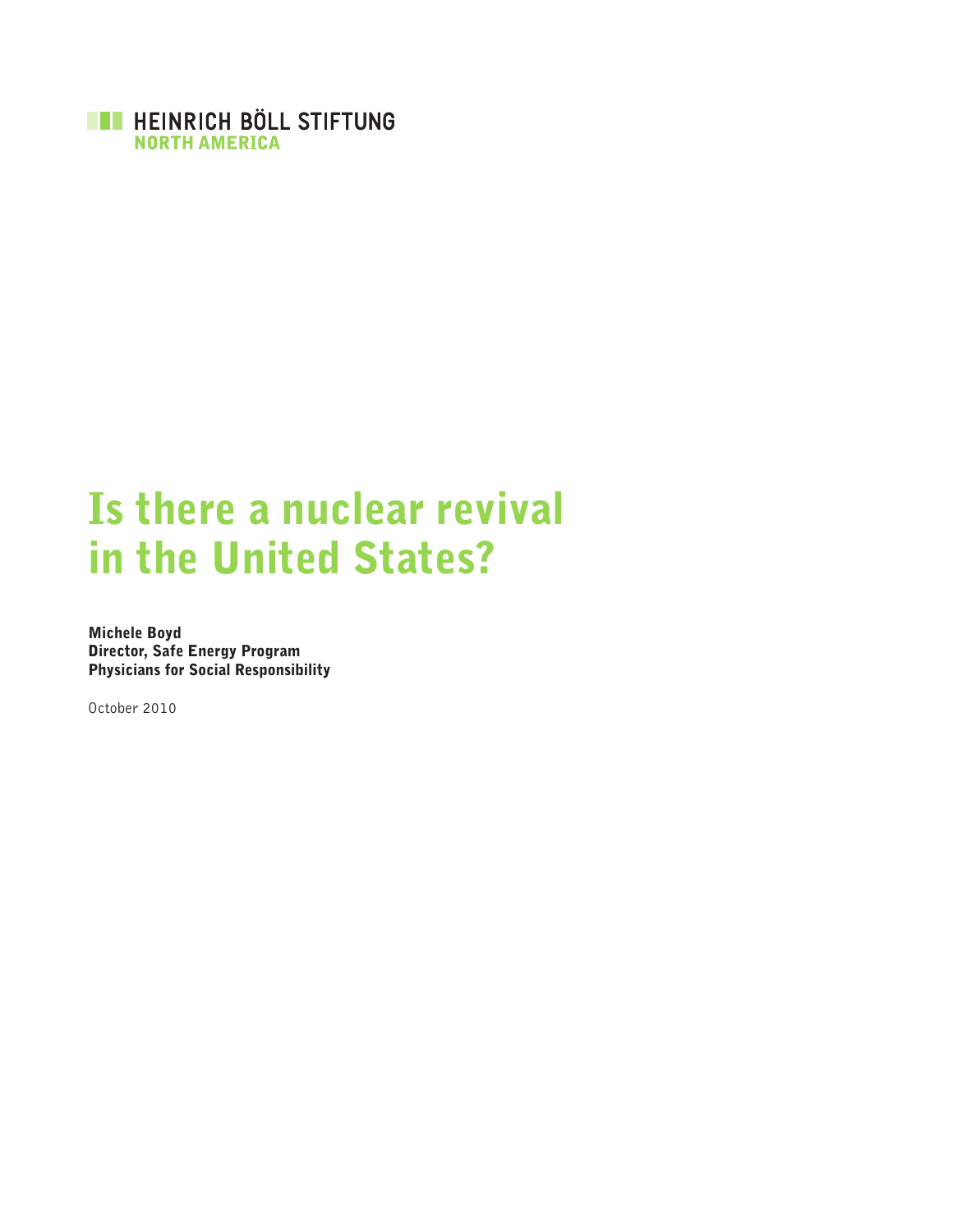Edited by the Heinrich Böll Stiftung Washington DC, October 2010 © All rights reserved

Editor: Arne Jungjohann Design: Micheline Gutman

# **EXECUTE HEINRICH BÖLL STIFTUNG**

Washington DC Office 1638 R Street, NW Washington, DC 20009 United States **T** +1 202 462 7512 **F** +1 202 462 5230 **w** www.hbfus.org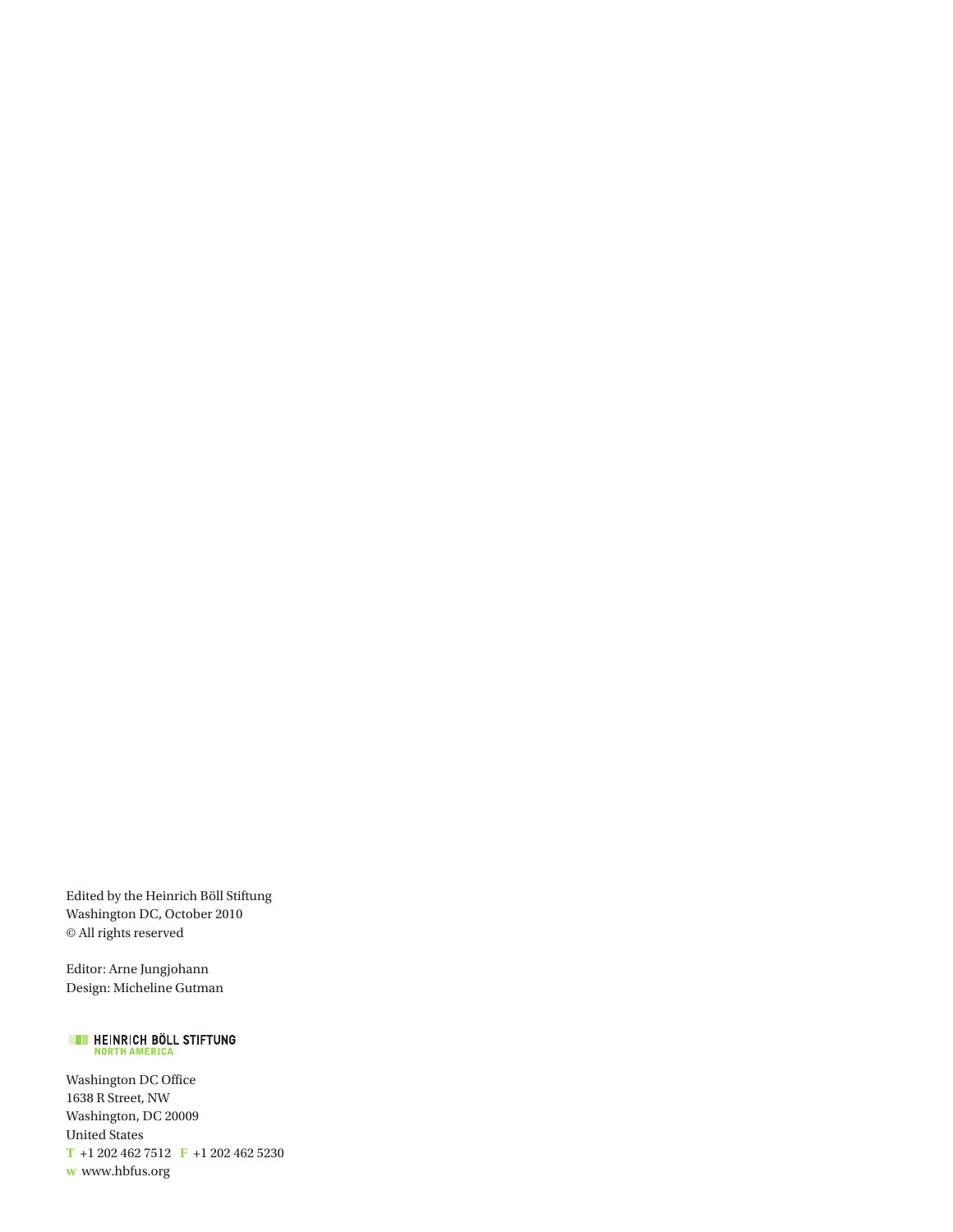# Table of Contents

| <b>INTRODUCTION AND OVERVIEW</b>                                          | 4  |
|---------------------------------------------------------------------------|----|
| Part I: Nuclear Reactor Status Quo in the U.S.                            | 5  |
| NRC: Watchdog or Rubber Stamp for License Extensions?                     | 5  |
| Safety Problems with Aging Reactors                                       | 6  |
| Part II: Actors and Their Influence in the Decision to Build New Reactors | 8  |
| The Nuclear Industry                                                      | 8  |
| <b>Electric Companies</b>                                                 | 9  |
| U.S. States                                                               | 9  |
| Nuclear Regulatory Commission                                             | 10 |
| Congress                                                                  | 10 |
| The Administration                                                        | 11 |
| The Public                                                                | 12 |
| <b>Part III: Existing Federal and State Nuclear Subsidies</b>             | 13 |
| Massive Federal Subsidies for New Reactors                                | 13 |
| Most Crucial Nuclear Subsidy: Loan Guarantees                             | 13 |
| Nuclear Loan Guarantees: Just How Risky Are They?                         | 14 |
| State Subsidies Shift Costs and Risks to Ratepayers                       | 14 |
| <b>Part IV: Status of New Reactor Projects</b>                            | 16 |
| Reactor Design Problems May Delay New Licenses                            | 16 |
| Leading New Reactor Projects Are Troubled                                 | 17 |
| <b>Part V: New Reactors – Still Not Economically Competitive</b>          | 19 |
| More Federal Nuclear Subsidies Proposed                                   | 19 |
| A Competitive Industry Cannot be Built on Subsidies                       | 20 |
| <b>CONCLUSION</b>                                                         | 21 |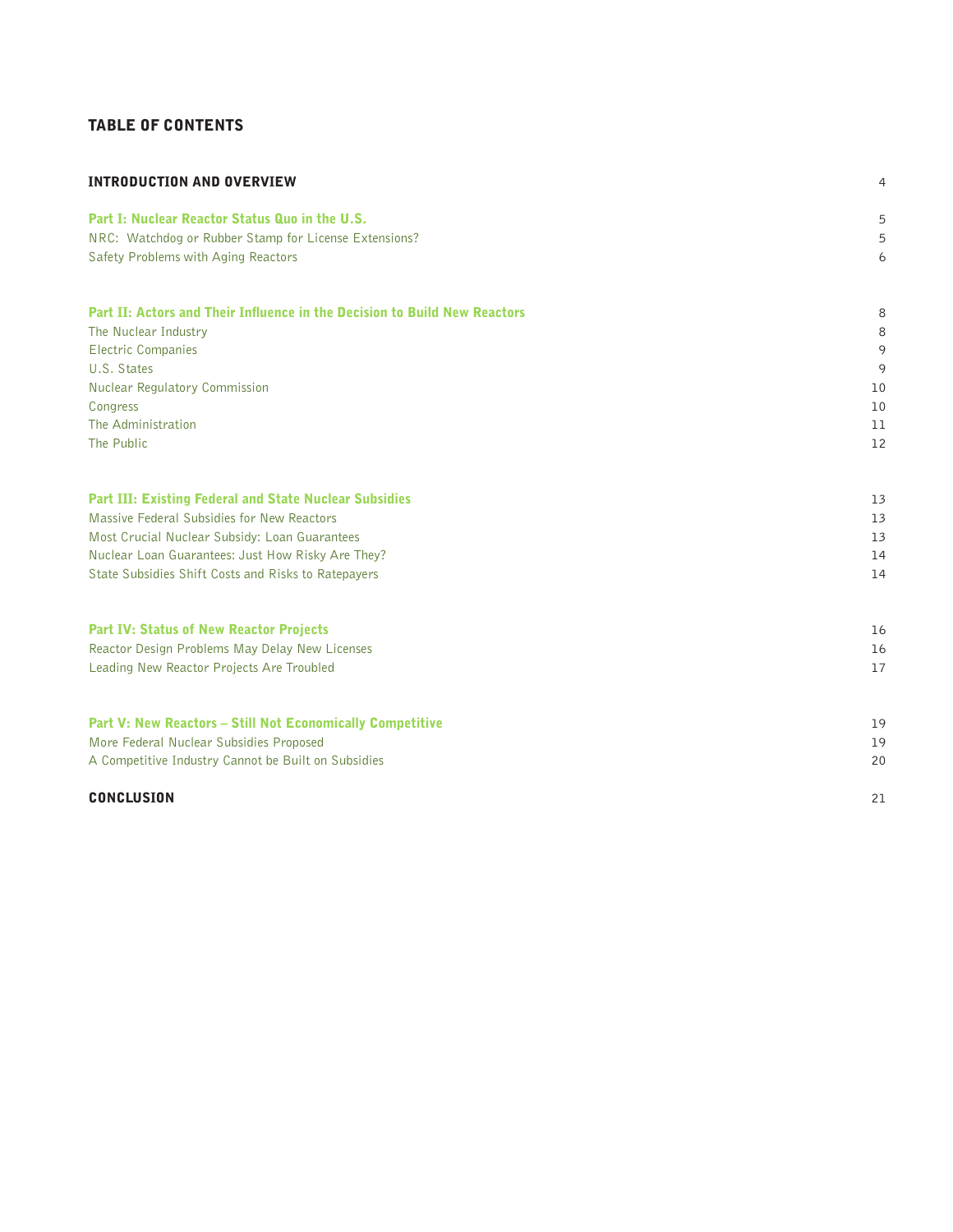# Introduction and Overview

The pervasive view both inside and outside of the United States is that the U.S. is having a nuclear revival – or in the parlance of nuclear proponents, a "nuclear renaissance". This perception is the result of a well-funded lobbying and public relations campaign conducted by the nuclear industry for more than a decade. The industry has succeeded in obtaining large subsidies and positive rhetoric ("safe, clean nuclear power") from elected officials. In May 2001, the Bush Administration released its National Energy Policy, which embraced the construction of new reactors as a key component.<sup>1</sup> The Energy Policy Act of 2005, which largely enacted this policy into law, included \$7 billion in subsidies, plus loan guarantees and other incentives for new reactors. The Obama Administration has continued to supply both the rhetoric and subsidies, including announcing the first nuclear loan guarantee for two reactors in Georgia.

The media has also been a cheerleader for the nuclear industry. Since the early 2000s, slews of media reports have predicted the "nuclear renaissance", dismissing the unresolved economic, waste and safety problems of nuclear power.<sup>2</sup> Recent articles have discussed the "setbacks" and "challenges" in the so-called renaissance, but the press generally continues to assume that it will happen.<sup>3</sup>

An examination of what is actually happening "on the ground", however, with the enormous economic and technical issues facing the proposed new reactor projects in the U.S., results in a very different conclusion. The fact is that the U.S. will start to construct as many new reactors as the federal government and states are willing to heavily subsidize, but the projects may never be completed. With the long construction periods, decreased electricity demand and rapidly increasing costs of new reactors, large subsidies may still not be enough to make a new reactor project competitive with cheaper alternatives, especially natural gas, efficiency, and a range of renewable technologies. Nor are large subsidies for a few first-mover reactors sufficient to kick-start the industry and make the technology economically competitive without subsidies. The question facing U.S. policymakers is whether to attempt to restart an industry that will require large taxpayer subsidies indefinitely.

This paper will examine whether there is a nuclear revival in the U.S. **Part I** examines the current status of existing reactors in the U.S., the Nuclear Regulatory Commission's rush to rubber stamp 20-year license renewals, and public opposition to relicensing these aging reactors. **Part II** looks at the key actors who are part of the decision-making process about whether build new reactors, and what influence they have on the process. **Part III** then describes the existing federal and state subsidies for new reactor construction. **Part IV** reviews the status of proposed reactor projects in the US. Finally, **Part V** examines the new and expanded federal subsidies that were proposed in the 111th Congress, and explores whether all of these subsidies are enough to create a viable nuclear revival in the U.S.

2 See, for example, Barbara Wall, "Nuclear Power Industry Feels the Wind at Its Back", The New York Times, August 4, 2001,

http://www.nytimes com/2001/08/04/your-money/04iht-mnuke\_ed2\_.html or Jeff Jacoby, "The coming nuclear renaissance", Boston Globe, March 29, 2009, http://www.boston.com/bostonglobe/editorial\_opinion/oped/articles/2009/03/29/the\_coming\_nuclear\_renaissance/

3 See, for example, Matt Wald, "A Setback in the Nuclear Renaissance", The New York Times, April 23, 2009, http://green.blogs.nytimes.com/2009/04/23/a-setback-in-the-nuclear-renaissance/ or Paul Davidson, "Nuclear power inches back into energy spotlight", USA Today, March 30, 2009, http://www.usatoday.com/money/industries/energy/environment/2009-03-29-nuclear-power-energy-return\_N.htm

<sup>1</sup> National Energy Policy Development Group, National Energy Policy, May 2001, http://www.wtrg.com/EnergyReport/National-Energy-Policy.pdf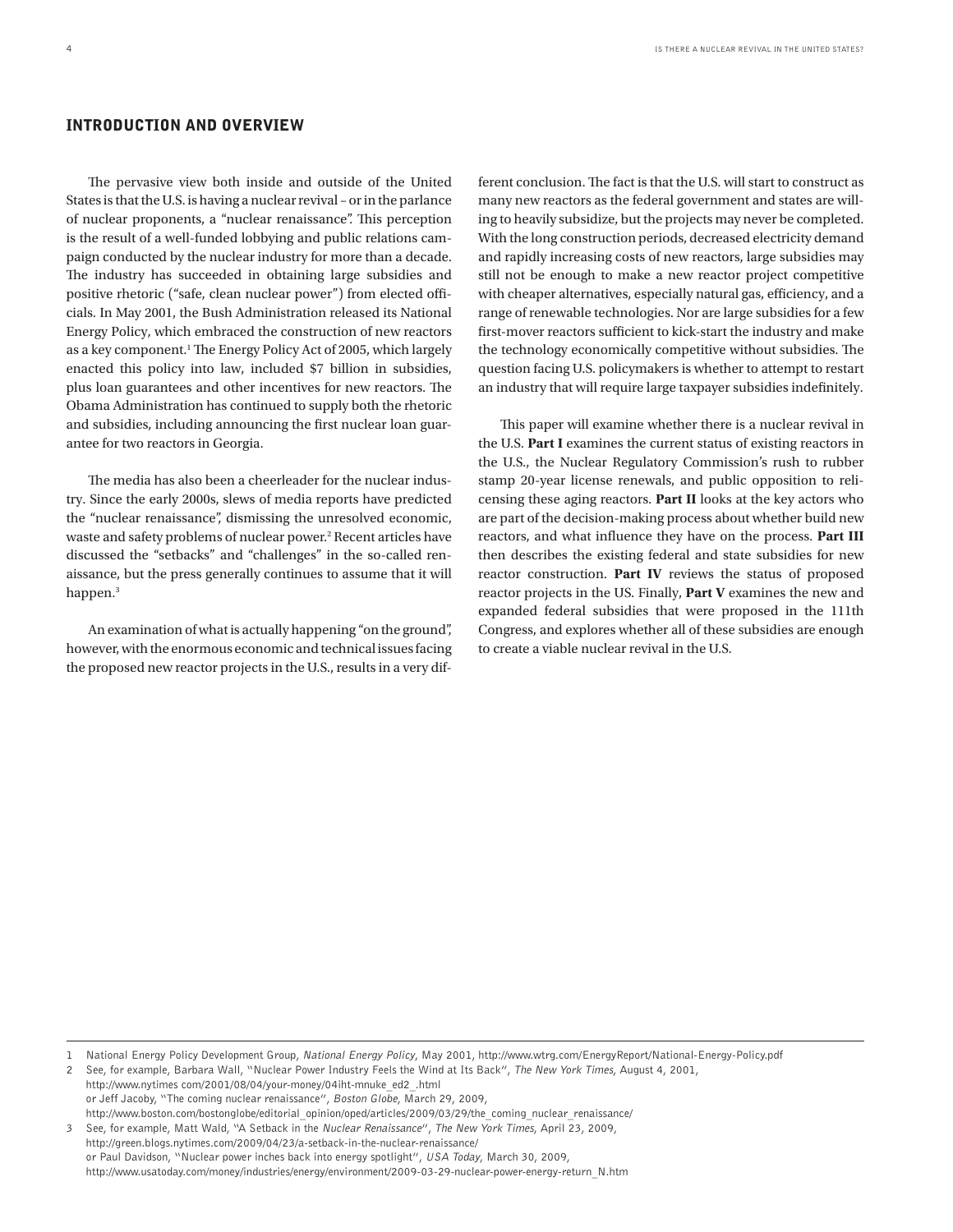# Part I: Nuclear Reactor Status Quo in the U.S.

The U.S. currently has 104 operating nuclear reactors, which provide a total of about 20% of U.S. electricity net generation.4 Operating nuclear reactors are located at 65 sites in 31 of the 50 states, most of which are in the eastern US (see *Figure 1*). The U.S Nuclear Regulatory Commission (NRC) is the federal agency responsible for reactor licensing and ensuring their safe operation.

# NRC: Watchdog or Rubber Stamp for License Extensions?

Reactor operating licenses are valid for 40 years, but the NRC is in the process of extending licenses (also called "license renewals") for another 20 years. Reactor operators are allowed to apply for license extensions 20 years before the 40-year license expires, even though relicensing only takes 22 to 30 months.<sup>5</sup> The NRC has streamlined license extensions, so that many issues have already been decided in a generic analysis and cannot be raised in the relicensing of a specific reactor.<sup>6</sup> Relicensing largely focuses on managing the aging of passive reactor equipment, such as pipes. Any components that move are assumed to be covered by the ongoing maintenance program, even if the current program is not well-managed. The NRC has complete discretion over regulating the ongoing maintenance program, and it is nearly impossible for the public to challenge it.

Many other important issues are also excluded from review in relicensing. For example, the impacts of storing additional low- and high-level radioactive waste indefinitely on-site and of population and vehicle traffic growth on the sufficiency of 20-yearold emergency evacuation plans, have already been determined



4 Nuclear Energy Institute, Resources & Stats, U.S. Nuclear Power Plants,

http://www.nei.org/resourcesandstats/nuclear\_statistics/usnuclearpowerplants/, Viewed August 2010.



<sup>5</sup> U.S. Nuclear Regulatory Commission, Office of Nuclear Reactor Regulation, Division of License Renewal, Frequently Asked Questions on License Renewal of Nuclear Power Reactors, Final Report, March 2006, Page 26, http://www.nrc.gov/reading-rm/doc-collections/nuregs/staff/sr1850/sr1850\_faq\_lr.pdf

<sup>6</sup> U.S. NRC Regulations 10 CFR Appendix B to Subpart A – Environmental Effect of Renewing the Operating License of a Nuclear Power Plant, http://www.nrc.gov/reading-rm/doc-collections/cfr/part051/part051-appb.html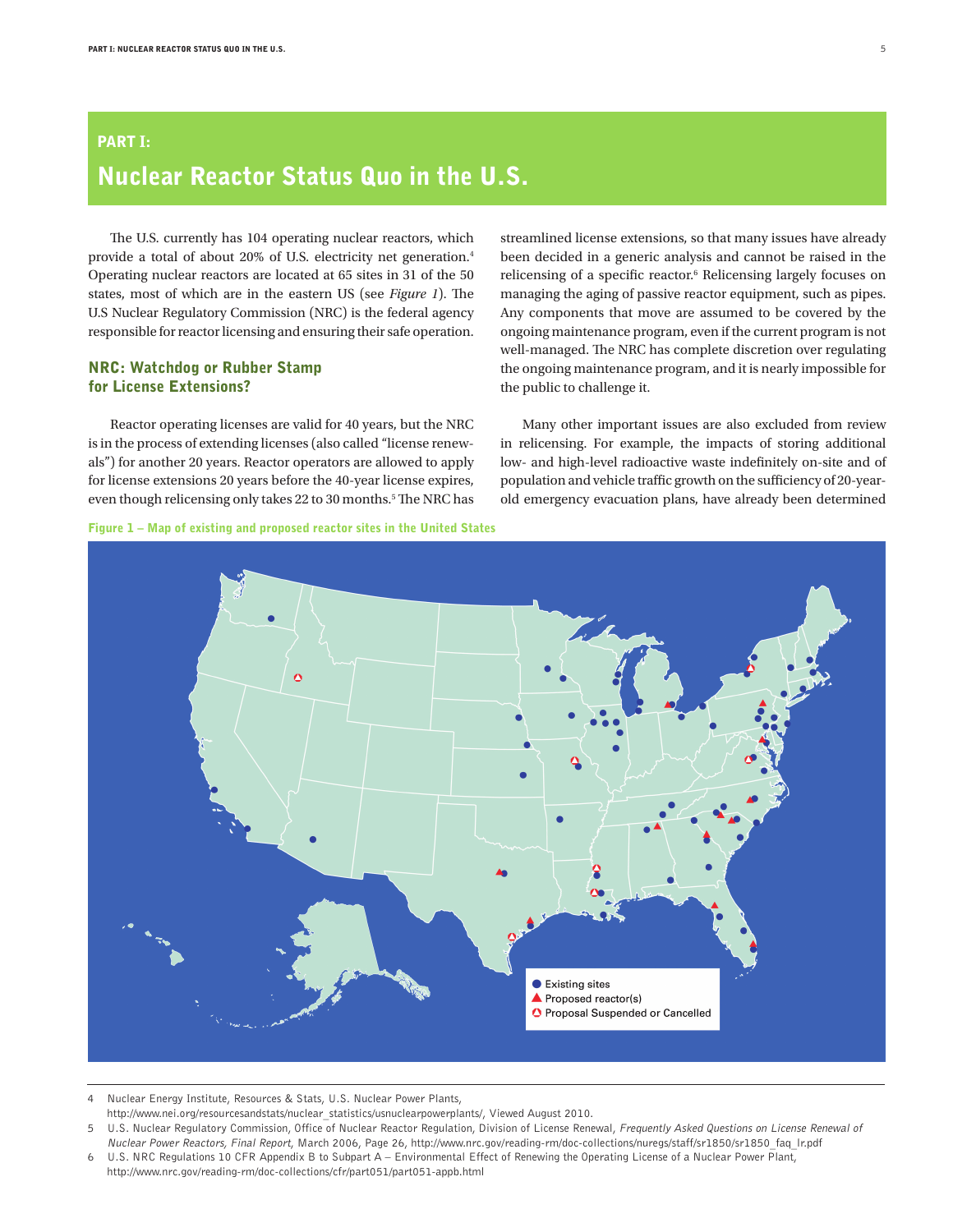to be "small" at all reactor sites.<sup>7</sup> The public safety threat posed by over-packed spent fuel pools is also off-limits, despite the fact that the National Academy of Sciences has concluded that these pools are at risk from terrorist attacks.<sup>8</sup> The NRC claims that it has "mitigated" the threat, though the agency will not release any information about the measures taken. In addition, the NRC has set up additional procedural hurdles that limit the ability of the public to challenge the generic analysis and participate in the proceeding. Few have been able to successfully intervene.

The NRC has not turned down a single renewal application thus far: 59 reactors have received extensions and another 20 reactors have pending applications.<sup>9</sup> A September 2007 audit by the NRC's Office of Inspector General concluded that in over 70% of the reviewed license renewals, NRC staff did not verify the technical safety information provided by the reactor operators and routinely copied word-for-word entire sections of the industry's application into the NRC's safety review document.<sup>10</sup> Not surprisingly, the public tends to view the relicensing process as an NRC "rubber stamp" that gives perfunctory approval to all license extensions.

Five reactors are now operating past their 40-year licenses. Many of the reactors that have received extensions would never be approved for construction today. For example, in some designs the spent fuel pool is located several stories above ground and outside the containment dome, making it vulnerable to air attack. If all existing reactors are given license renewals, reactors that started up in the 1980s will be licensed to operate into the 2040s. There are proposals to eventually extend licenses to a total of 80 years.<sup>11</sup>

#### Safety Problems with Aging Reactors

Safety problems at operating reactors have galvanized public opposition to relicensing. The oldest commercial reactor is Oyster Creek in New Jersey, which received its operating license in 1969. Oyster Creek has had a myriad of safety problems, including the release of 1 million curies of radioactivity into the environment in 1979, after the Three Mile Island accident.<sup>12</sup> When Exelon Nuclear filed for the license extension of Oyster Creek in 2005, the

NRC had relicensed about 30 reactors without admitting a single public intervenor. For the first time in relicensing, a state filed a contention with the NRC, raising the issue that the reactor's elevated spent fuel pool was vulnerable to aircraft impact; the NRC denied the contention and a court upheld the decision. Also for the first time in relicensing, the NRC admitted a coalition of six public interest organizations that had requested a hearing on the severe corrosion of the reactor containment. The NRC ultimately granted the 20-year license extension in 2009, despite evidence of corrosion in the containment structure.13 However, a program is now in place to monitor the corrosion, which would not have been implemented without the public intervention.

Within days after the Oyster Creek renewal was approved, tritium was found leaking from buried pipes under the reactor. The pipes were never inspected in the relicensing process. Radioactively contaminated water has leaked, spilled or been unintentionally released from nearly all reactors in the U.S., some of which were not detected for many years.14 Exelon is the only nuclear operator that has committed to digging up the pipes and replacing them.15

In Vermont, the state legislature voted to deny the Entergy the ability to proceed with relicensing of Vermont Yankee. According to Vermont law, the state legislature must agree to the license extension before the state Public Service Board decides whether to issue a new state license. In February 2010, Vermont state senators voted down a bill that would have authorized the Public Service Board to complete its process. As a result, the legislators rejected the license extension by stopping the process. Without a license extension, the reactor must be shut down in 2012.

This decision was the result of significant public opposition created by ongoing and dramatic accidents, as well as perceived lies by the owner, Entergy. In 2007, part of the cooling tower collapsed as a result of corrosion, leaking thousands of gallons of cooling water. In January 2010, it was discovered that underground pipes, which Entergy had denied existed, were leaking radioactive tritium at alarming rates. Water under the site was found to have 120 times the legal limit of tritium. According to the NRC, leaking pipes are not illegal until the contamination moves offsite and is

<sup>7</sup> Ibid.

<sup>8</sup> Committee on the Safety and Security of Commercial Spent Nuclear Fuel Storage, National Research Council, Safety and Security of Commercial Spent Nuclear Fuel Storage: Public Report, 2006, http://www.nap.edu/catalog.php?record\_id=11263

Nuclear Energy Institute, Resources & Stats, License Renewal, http://www.nei.org/resourcesandstats/nuclear\_statistics/licenserenewal/, Viewed August 2010. 10 U.S. Nuclear Regulatory Commission Office of the Inspector General, Audit Report, Audit of NRC's License Renewal Program, September 6, 2007,

OIG-07-A-15, http://adamswebsearch2.nrc.gov/idmws/DocContent.dll?Library=PU\_ADAMS^PBNTAD01&ID=072500038&Page=1

<sup>11</sup> NRC/DOE Workshop, U.S. Nuclear Power Plant Life Extension Research and Development, Life Beyond 60 Workshop Summary Report, February 19-21, 2008, http://www.ne.doe.gov/pdfFiles/LifeAfter60WorkshopReport.pdf and Remarks Prepared for NRC Chairman Dale E. Klein, "Life Beyond 60" Workshop, February 19, 2008, Delivered by EDO Luis Reyes on behalf of the Chairman,

http://www.nrc.gov/reading-rm/doc-collections/commission/speeches/2008/s-08-013.html

<sup>12</sup> Paul Gunter, Beyond Nuclear, Leak First, Fix Later: Uncontrolled and Unmonitored Radioactive Releases from Nuclear Power Plants, April 2010, page 15, http://www.beyondnuclear.org/storage/documents/LeakFirst\_FixLater\_BeyondNuclear\_April182010\_FINAL.pdf

<sup>13</sup> Stop The Relicensing of Oyster Creek coalition, press release, "NRC Licensing Board Gives Go Ahead for First Ever Public Hearing on Nuclear Reactor Licensing Extension at Oyster Creek", June 19, 2007, http://www.nirs.org/reactorwatch/licensing/strocpressrelease06192007.pdf

<sup>14</sup> David Lochbaum, Union of Concerned Scientists, Regulatory Roulette: The NRC's Inconsistent Oversight of Radioactive Releases from Nuclear Power Plants, September 2010, http://www.ucsusa.org/assets/documents/nuclear\_power/nuclear-power-radioactive-releases.pdf

<sup>15</sup> Ben Leach, "Parent company calls Oyster Creek leaks top priority", pressofAtlanticCity.com, October 23, 2009, http://pressofatlanticcity.com/news/press/ocean/article\_f3152311-a5e7-5672-98fe-ea1b973b1b49.html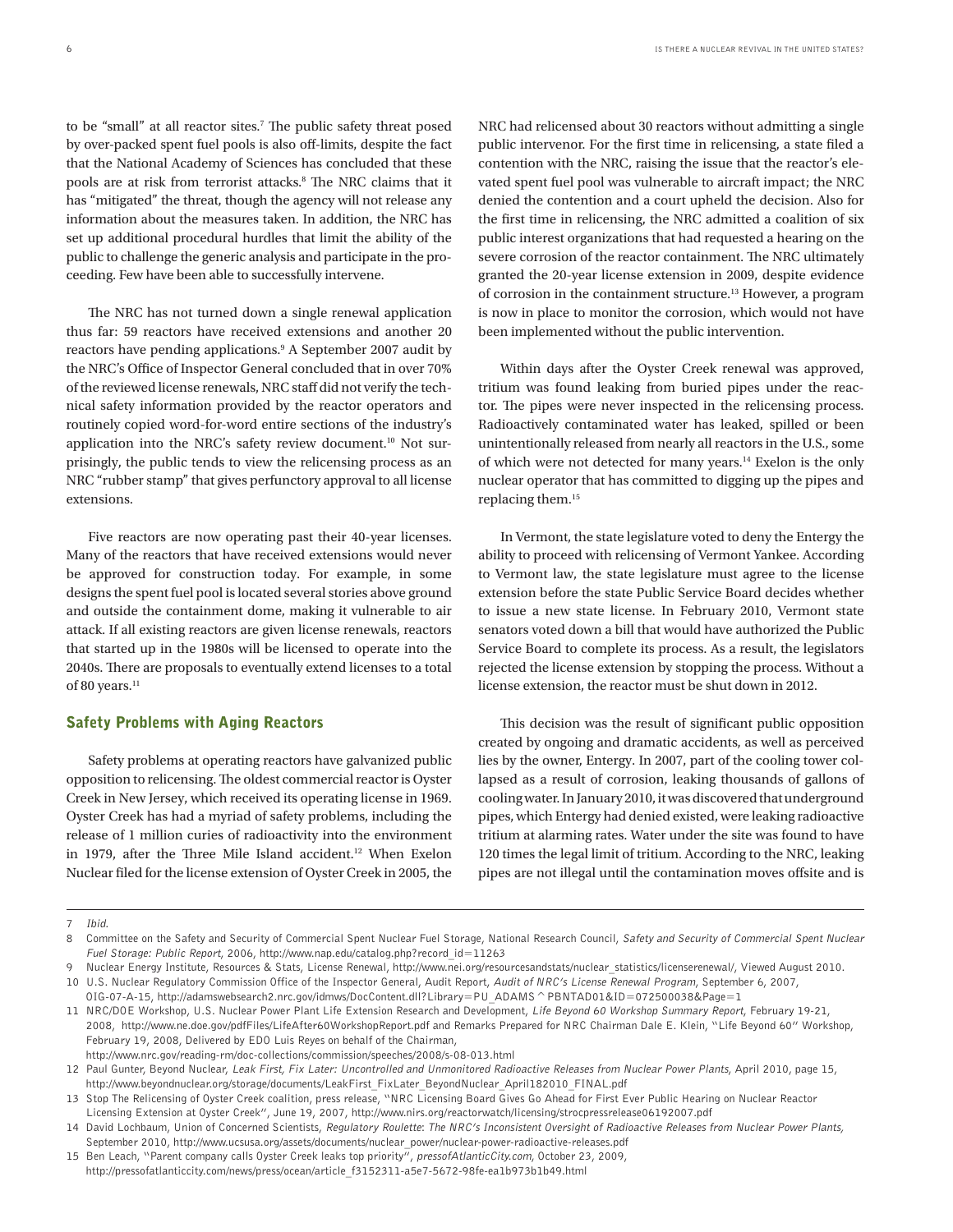above the standard. Once the radiation moves offsite, however, it is extremely difficult, if not impossible, to remediate. Public interest groups argue that the NRC has failed to enforce its own regulations requiring that its licensees must control, monitor, and cap radioactive releases.16 Entergy's campaign to convince the public that tritium is a "low-level" radionuclide that is not dangerous and that jobs at the site must be preserved was not successful.

Vermont is an unusual case: it is the only U.S. state that has a role in reactor relicensing due to a deal – struck by the state and Entergy when Entergy wanted to buy the reactor – that allows the state to prevent relicensing. The Atomic Energy Act of 1954 makes licensing of nuclear facilities the exclusive purview of the federal government; therefore, it is not clear whether the state's decision will upheld if Entergy challenges it in court.

Oyster Creek and Vermont Yankee are not the only examples of public opposition to operating reactors. As another example, there has been a long history of opposition to the Diablo Canyon reactors in California, including one of the largest acts of civil disobedience opposing nuclear reactors in the U.S. The primary issue raised by the public is the safety threat posed by the numerous earthquake faults in the area. In 2008, a new earthquake fault was discovered at the site. Despite the fact that the seismic study will not be completed until 2013, the Pacific Gas & Electric Company (PG&E) has applied for a license extension 15 years before the current license expires. The NRC recently granted hearings on four issues raised by a local group, San Luis Obispo Mothers for Peace, including whether PG&E should have to wait until after the seismic study is completed before applying for a license extension.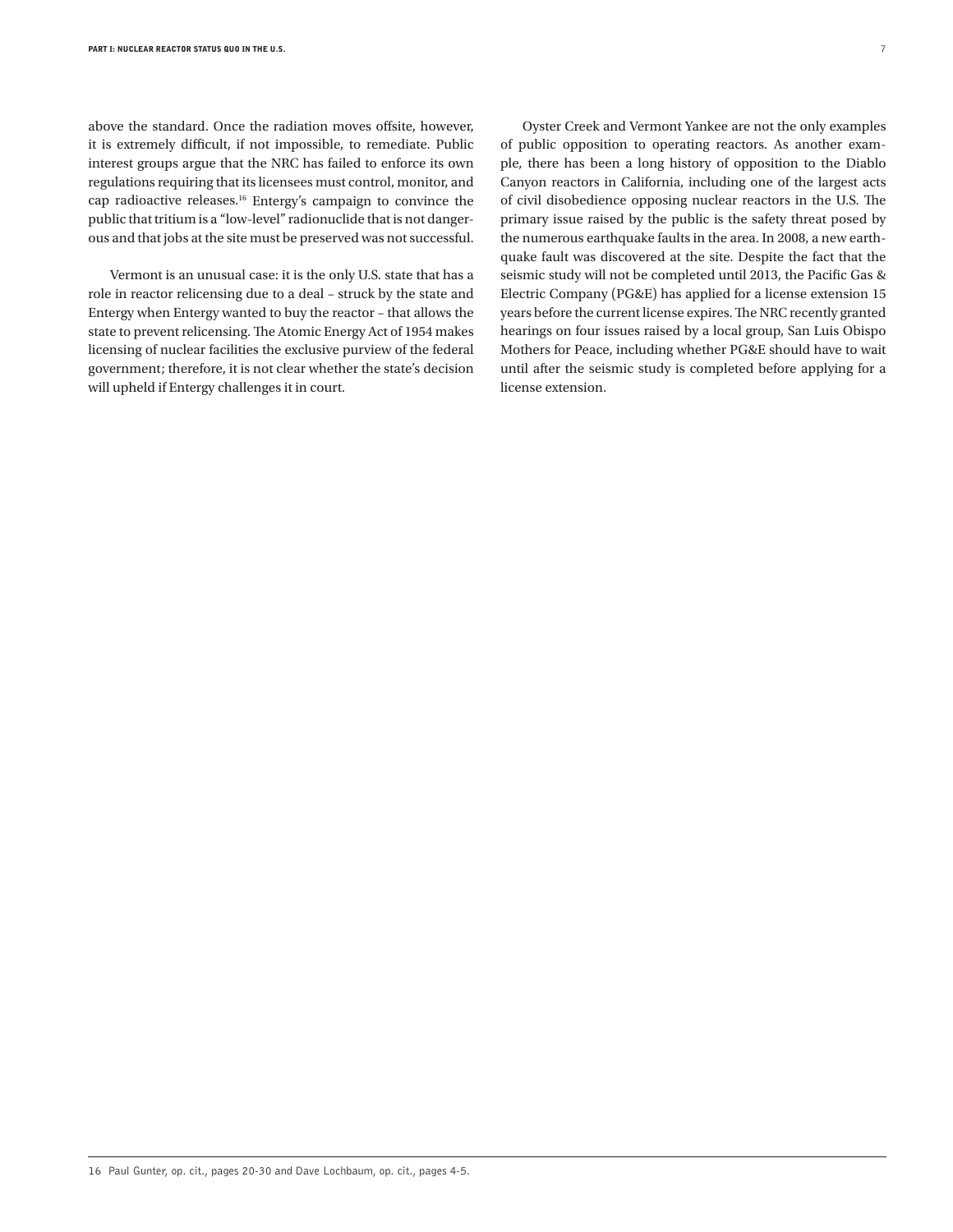# Part II: Actors and Their Influence in the Decision to Build New Reactors

Despite the fact that all additional nuclear electricity since 1996 has been from existing reactors, most federal elected officials and media are focused on the construction of new reactors.<sup>17</sup> Decisions about whether to license and build new nuclear reactors involve many entities, however, including the nuclear industry, electric companies, U.S. states, Congress, the Administration, the Nuclear Regulatory Commission, and the public. The influence of each of these actors in the decision-making process varies greatly.

# The Nuclear Industry

The "nuclear industry" in the U.S. is largely represented by its lobbying arm, the Nuclear Energy Institute (NEI). NEI describes itself as "the policy organization of the nuclear energy and technologies industry and participates in both the national and global policy-making process", tasked with "ensur[ing] the formation of policies that promote the beneficial uses of nuclear energy and technologies in the United States and around the world".<sup>18</sup> According to NEI, it has nearly 350 members in 19 countries. Members range from utilities, universities, research laboratories, reactor vendors, nuclear manufacturers, fuel suppliers, nuclear medicine companies, and labor unions.19

The nuclear industry vastly out-resources the public interest community that works on nuclear power issues. Between 1999 and 2009, the nuclear industry spent \$645 million on lobbying and almost \$63 million on campaign contributions.<sup>20</sup> The amount has increased dramatically in recent years: the industry spent as much on lobbying in 2008 as in 1999 and 2000 combined. NEI has increased campaign contributions to Democrats (\$9.6 million in 2008) and gave the maximum allowable to the Blue Dog PAC and Moderate Democrats PAC (\$10,000 each), which are supposed to represent the fiscal conservative wing of the Democratic Party. NEI has also garnered the support of 21 unions by promising future union jobs and has recruited new legislative champions, such as Sen. Lisa Murkowski (R-AK), ranking member of the Senate Energy Committee and the highest recipient of campaign contributions. Although there are no nuclear reactors in Alaska and no proposed new reactors, Sen. Murkowski has become one of the biggest nuclear proponents in the Senate.21

Outside of traditional campaign contributions, the nuclear industry also donates to lawmakers' charities, for which there is no limit to how much can be donated. The total amount of these corporate donations is unknown because the foundations are not required to report donors and, although Congressional rules require corporations with lobbyists to report such donations, corporations do not always do so.<sup>22</sup> It is also not known how much the nuclear industry has spent on advertisements, but nuclear industry ads are prominently and regularly placed in newspapers, radio, and TV promoting nuclear as "clean energy". An ad by the French nuclear company Areva that used hip dance music was particularly popular.<sup>23</sup>

In 2006, NEI created the Clean and Safe Energy Coalition (CASEnergy Coalition), an "Astroturf" organization disguised as a grassroots initiative to promote nuclear power. NEI hired the public relations firm Hill & Knowlton, best known for its campaign to convince the public that cigarettes do not cause cancer,<sup>24</sup> to promote the organization. NEI also hired Patrick Moore, who is advertised as a "co-founder and former leader" of Greenpeace, and Christine Todd Whitman, former New Jersey Governor and former Environmental Protection Agency administrator, to cochair the CASEnergy Coalition.<sup>25</sup> They promote nuclear power through public speeches, media interviews and outreach to elected officials. Greenpeace has denounced Patrick Moore as a "paid spokesperson for polluting companies".26

Another other key strategy for the nuclear industry is to advocate the packaging of nuclear subsidies with renewable subsidies.

<sup>17</sup> Including license extensions; uprates (an increase in maximum power level); and the restart of Browns Ferry Unit 1 in Alabama, which was shut down in 1985 because of operational and management problems and restarted in 2007.

<sup>18</sup> Nuclear Energy Institute, About NEI, http://www.nei.org/aboutnei/, Viewed August 2010.

<sup>19</sup> Nuclear Energy Institute, About NEI, Membership, http://www.nei.org/aboutnei/membership/, Viewed August 2010.

<sup>20</sup> Judy Pasternak, "Nuclear energy lobbying working hard to win support", Investigative Reporting Workshop, American University School of Communication, http://investigativereportingworkshop.org/investigations/nuclear-energy-lobbying-push/story/nuclear-energy-working-hard-win-support/ January 24, 2010, http://investigativereportingworkshop.org/investigations/nuclear-energy-lobbying-push/story/nuclear-energy-working-hard-win-support/.

<sup>21</sup> Sen. Murkowski recently lost her primary election, though she has announced that she intends to stay in the election as an independent candidate. John McCormick and Patrick O'Connor, "Alaska Senator Murkowski Seeks Re-Election in Write-In Campaign", Bloomberg Businessweek, September 18, 2010, http://www.businessweek.com/news/2010-09-18/alaska-senator-murkowski-seeks-re-election-in-write-in-campaign.html

<sup>22</sup> Eric Lipton, "Congressional Charities Pulling In Corporate Cash", The New York Times, September 5, 2010,

http://www.nytimes.com/2010/09/06/us/politics/06charity.html?  $r=1$ 

<sup>23</sup> Areva Commercial, YouTube, http://www.youtube.com/watch?v=0LFw7UUnN18, Viewed August 2010.

<sup>24</sup> SourceWatch, How Tobacco and PR Grew Up Together,

http://www.sourcewatch.org/index.php?title=How\_Tobacco\_and\_PR\_Grew\_Up\_Together, Viewed September 2010.

<sup>25</sup> CASEnergy homepage, http://casenergy.org/, Viewed September 2010.

<sup>26</sup> Greenpeace, media release, "Greenpeace Statement On Patrick Moore", October 10, 2008, http://www.greenpeace.org/usa/en/media-center/news-releases/greenpeace-statement-on-patric/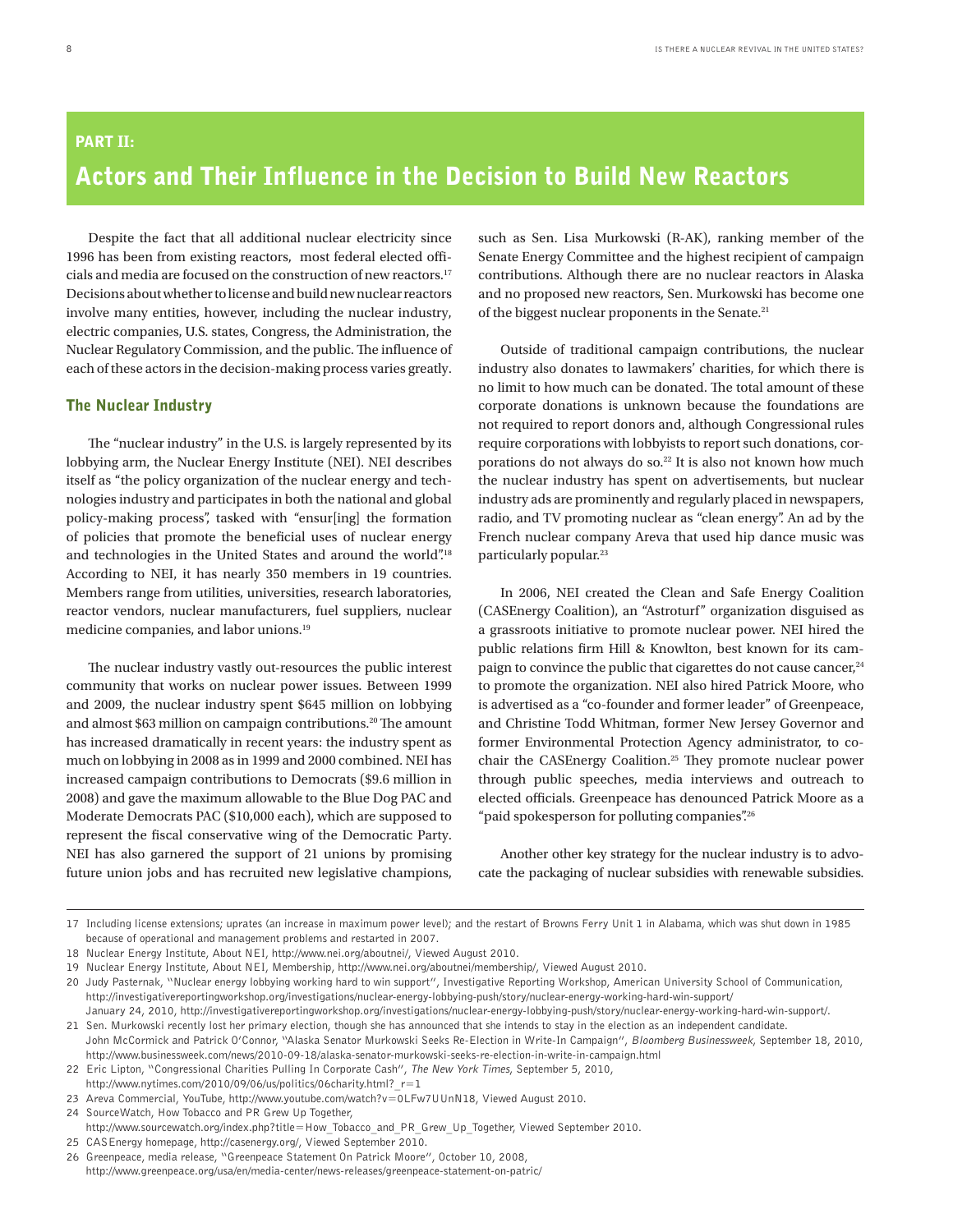Members of Congress who might oppose stand-alone nuclear subsidies are less likely to challenge them when they are bound up with subsidies for the renewable industry. For the most part, the renewable industry has refused to challenge the nuclear industry, even though they are competing for the same limited resources. One reason is that companies investing in renewable energy are also investing in nuclear, so there are conflicts within corporations themselves that sit on boards of renewable trade associations. The renewable industry has fought back on including in nuclear in a renewable (sometimes called "clean") energy standard. In Arizona, an effort to modify the state's renewable energy standard to include nuclear and hydropower was met with heavy resistance from the state's up-and-coming solar industry. The solar industry essentially threatened to pull out of Arizona if the bill progressed, and as a result, the bill was not passed into law.27

### Electric Companies

An electric company in the U.S. can range from a large multistate private company invested in various types of energy to a small, local private company to public cooperatives and municipalowned companies. Electric companies tend to favor the concept of nuclear power because one reactor produces a lot of electricity at one time. While individual electric companies make the decision to pursue licensing and construction of new reactors, these decisions are not made in a vacuum. Federal and state subsidies, incentives, and cheerleading rhetoric are all part of the consideration. This is not a one-way street: many companies also lobby for these nuclear subsidies and incentives and are members of NEI. If enough subsidies are provided, then the company can be left with none of the risk, but all of the profits from large power facilities.

In the last round of reactor construction, half of the original orders were canceled and at least one utility went bankrupt while others had to be restructured due to cost overruns and insufficient demand.28 Currently operating reactors in the U.S., however, are often cash cows for electric companies because capital costs were shunted to ratepayers and paid off in "stranded costs" when some states restructured (or "deregulated") their electricity sector. Ironically, ratepayers in these deregulated states experienced above-market regulated rates in the 1980s and then paid for stranded costs to get the reactors off the utilities' books in the 1990s.

Moreover, some nuclear operating companies made enormous profits in deregulation. In about one-third of the states in which the electric industry was restructured,<sup>29</sup> ownership of the transmission grid was separated from electricity generators and the generators joined a regional transmission organization in which the wholesale price of generation is set by the most expensive resource that is necessary to meet demand in a given period (usually an hour). This "market clearing price" is then paid to all of the electricity sold in that hour.<sup>30</sup> In 2005, the state of Connecticut filed a complaint with the Federal Energy Regulatory Commission because the price of natural gas was high and Dominion was making windfall profit from its operating reactors (FERC denied the complaint in 2006).<sup>31</sup>

Some electric companies have acknowledged that new reactors are expensive and risky, and are basically waiting for other companies to build first. Even the largest nuclear company in the U.S., Exelon, is not pursuing any construction and operating licenses now. As recently as May 2010, Exelon President John Rowe said, "As long as we have \$4 gas and no carbon price, we're not going to bet on a new nuclear plant".32 A smaller company Xcel Energy also has no plans to build a new reactor: "We have to weigh the risk of the cost of building a nuclear power plant, considering the size of our company and the tremendous capital outlay that it takes to build a plant like that".<sup>33</sup>

## U.S. States

Individual states influence the choices that electric companies make in several ways: (1) in regulated states,<sup>34</sup> the state public utility commission has to approve the need for the power facility and whether the utility can increase rates to pay for it, (2) in deregulated states,<sup>35</sup> states can set power purchasing requirements for utilities; and (3) all states can establish policies, including standards and subsidies, to encourage utilities to build certain kinds of power facilities or to reduce demand through efficiency. Given the high cost of new reactors, most proposed nuclear projects are in regulated states in which utilities are assured of being able to pass costs off to consumers. See **Part III** for more details about state subsidies for nuclear power.

28 Public Service Company Of New Hampshire Business Information, Profile, and History,

29 An additional seven states have suspended deregulation. Energy Information Administration, map, Electricity Restructuring By State, http://www.eia.doe.gov/cneaf/electricity/page/restructuring/restructure\_elect.html, Viewed September 2010.

31 Office of the Attorney General, State of Connecticut, press release, "Attorney General, OCC, Biz Group, Power Coop Seek \$970 Million In Power Rate Cuts, End to Windfall Profits For Nuke, Coal Plants", September 12, 2005, http://www.ct.gov/ag/cwp/view.asp?A=1949&Q=302074 and Office of the Attorney General, State of Connecticut, press release, "Attorney General Blasts Fed Regulators For Denying Rule Changes That Would Save CT Ratepayers \$1 Billion", October 12, 2006, http://www.ct.gov/ag/cwp/view.asp?A=2426&Q=321046

32 Marianne Lavelle, "New Nuclear Energy Grapples With Costs", National Geographic Daily News, May 20, 2010,

http://news.nationalgeographic.com/news/2010/05/102005-new-nuclear-energy-grapples-with-costs

<sup>27</sup> Environmental Leader, "Solar Industry Fights Arizona Bill That Favors Nuclear, Hydro", February 24, 2010, http://www.environmentalleader.com/2010/02/24/solar-industry-fights-arizona-bill-that-favors-nuclear-hydro/

http://companies.jrank.org/pages/3413/Public-Service-Company-New-Hampshire.html, Viewed September 2010, and Thomas McCarroll, John S. DeMott, and Barbara B. Dolan, "Generators of Bankruptcy", Time, July 23, 1984, http://www.time.com/time/magazine/article/0,9171,952457,00.html

<sup>30</sup> Some nuclear companies agreed to forego the wholesale price for purchase power agreements for a certain period of time.

<sup>33</sup> John Tomasic, "Xcel says it has no nuclear plans for Colorado", The Colorado Independent, February, 22, 2010,

http://coloradoindependent.com/47935/xcel-says-it-has-no-nuclear-plans-for-colorado

<sup>34</sup> Regulated states have vertically integrated electricity monopolies in which the company owns the generator and the transmission grid and sells directly to users.

<sup>35</sup> In deregulated states, ownership of the transmission grid is separated from the generators, who then compete to sell electricity to the grid.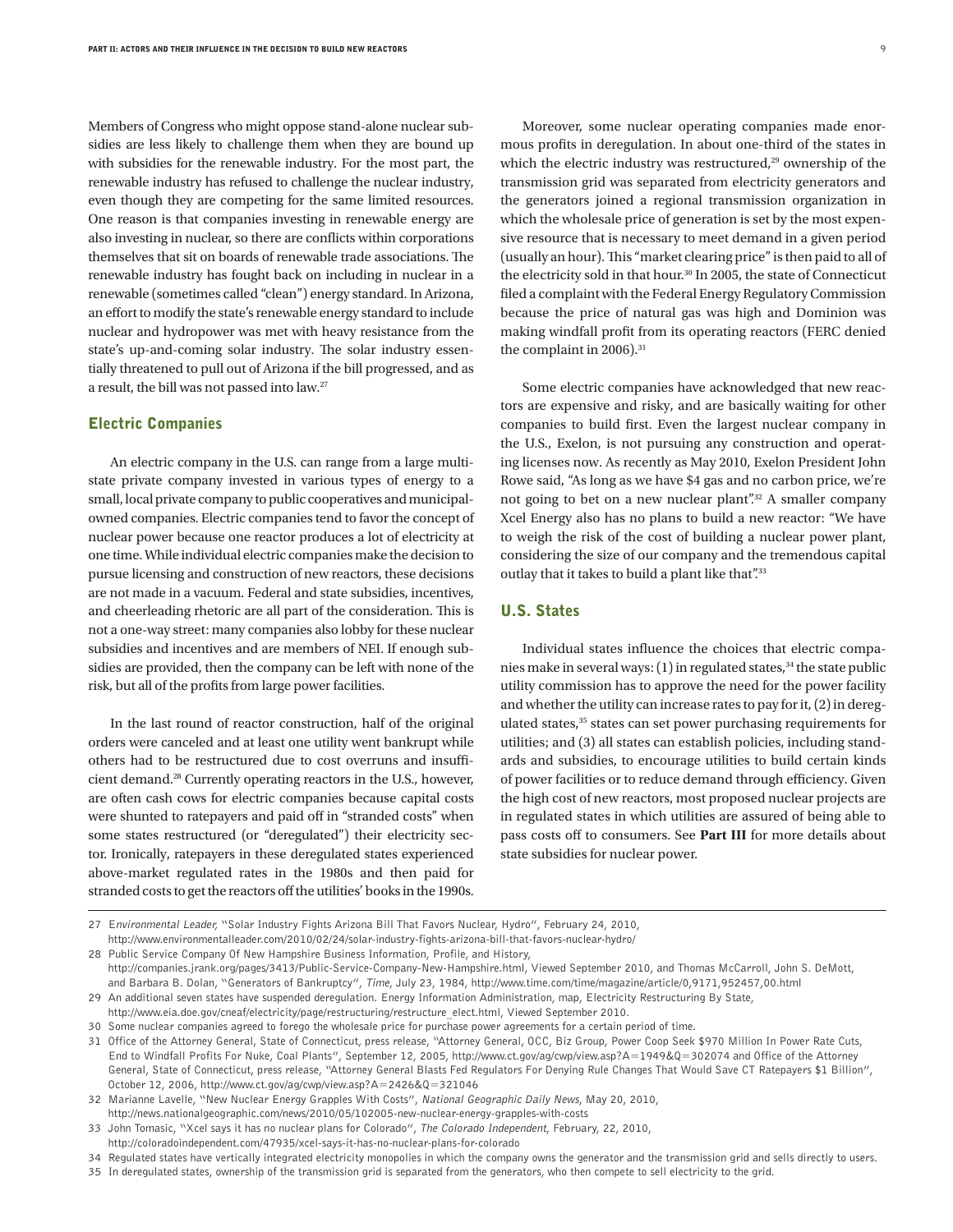Virtually all of the licensing decisions about nuclear power are made by federal government of the United States, but states do have a limited role.36 Under the Clean Air Act, the U.S. Environmental Protection Agency can authorize states to regulate water intake/output by the reactor.<sup>37</sup> States and local governments also have control over zoning of land use.

# Nuclear Regulatory Commission (NRC)

Under the Atomic Energy Act of 1954, all of the other radiological health and safety decisions related to licensing, operating, and decommissioning reactors reside within the federal Nuclear Regulatory Commission (NRC). The NRC is headed by a Commission of five people nominated by the President for 5-year staggered terms. The Chair is named by the President. There are currently 3,848 employees working at the NRC.<sup>38</sup> In 2007, it was estimated that about one-third of the critical staff would be eligible to retire by 2010, leaving a large experience gap at the agency.<sup>39</sup> The NRC has been on a hiring spree for the past few years and is even constructing a new building because the two existing towers in Rockville, Maryland are insufficient.

The NRC is under a lot of pressure from Congress to quickly license new reactors. Nuclear proponents in Congress tend to blame the NRC for holding up the "nuclear renaissance" and continue to promote legislation that will further speed up the licensing process. (See **Part V** for more details.) At the same time, the public has seen numerous instances in which NRC has bent over backwards to accommodate the nuclear industry and allowed industry profit to trump public safety. In 2002, this lax relationship towards regulation and safety nearly led to a catastrophe when the NRC allowed FirstEnergy to delay making repairs on its reactor at Davis-Besse in Ohio. In fall of 2001, the NRC's staff had drafted an order to require Davis-Besse to be shut down for safety inspections, arguing that safety margins at the plant had been seriously compromised. But the NRC's management postponed that order for six weeks, claiming they required absolute proof of

danger before they would act. The reactor vessel head turned out to be so corroded by boric acid that a mere 3/8 inch of metal cladding was left to prevent a reactor meltdown.<sup>40</sup> The pressure vessel was replaced in 2004, but cracks caused by boric acid corrosion have already been found in the new one. As in 2002, NRC failed to require FirstEnergy to shut down the reactor within six hours of discovery of the boric acid leaks, as required by NRC regulations.<sup>41</sup> The NRC has decided to allow FirstEnergy to patch the leaks and continue operating the reactor until October 2011, when the vessel head will be replaced once again.<sup>42</sup> In August 2010, FirstEnergy applied for a 20-year license extension.<sup>43</sup> Not surprisingly, many public interest nuclear experts have concluded that forcing NRC to further accelerate licensing would pose a serious risk to public safety.<sup>44</sup>

### **Congress**

The federal legislative branch passes laws that set national energy policy and oversees the NRC and the U.S. Department of Energy. These laws are largely in the form of subsidies and incentives to induce private industry to make certain choices. Once enacted, these subsidies and incentives are extremely difficult to eliminate, such as the Price-Anderson Act that limits the nuclear industry's liability to about \$11.5 billion in the event of an accident. The Act was originally intended to help get the nuclear industry started. Price-Anderson is still in place 53 years later and has been extended to new reactors built before 2025.

Some members of Congress are ardent and vocal supporters of nuclear power. The House Republican energy plan, as well as Sen. Lamar Alexander (R-Tennessee), is calling for 100 new reactors by 2030, a goal that even the nuclear industry is not promoting.45 (NEI has been calling for 45 new reactors by  $2030^{46}$ ). While this is one extreme, many other members of Congress believe that it is in the interest of U.S. national security to have nuclear reactors.<sup>47</sup> This "interest" can be in the form of meeting U.S. energy demand, climate goals, or even paradoxically, nonproliferation objectives.

46 Nuclear Energy Institute, Public Policy, Industry Priorities for the 111th Congress,

<sup>36</sup> National Association of State PIRGs, Challenging Nuclear Power in the States: Policy and Organizing Tools for Slowing the "Nuclear Renaissance", Spring 2006, http://cdn.publicinterestnetwork.org/assets/77a5720057d51cd79d06b495ca8f18fe/US-Challenging-Nuclear-Power-in-the-States.pdf

<sup>37</sup> All but four US states and the District of Columbia have Clean Water Act permitting authority. U.S Environmental Protection Agency, State NPDES Program Authority, http://www.epa.gov/npdes/images/State\_NPDES\_Prog\_Auth.pdf, Viewed September 2010.

<sup>38</sup> U.S. Nuclear Regulatory Commission, ,2009-2010 Information Digest, NUREG-1350, Volume 2, August 2009, Page 23,

http://www.nrc.gov/reading-rm/doc-collections/nuregs/staff/sr1350/v21/sr1350v21.pdf#page=23

<sup>39</sup> U.S. Government Accountability Office, Human Capital: Retirements and Anticipated New Reactor Applications Will Challenge NRC's Workforce, January 2007, GAO-07-105, http://www.gao.gov/new.items/d07105.pdf

<sup>40</sup> Union of Concerned Scientists briefing, Davis-Besse: The Reactor with a Hole in its Head, 2002, http://www.ucsusa.org/assets/documents/nuclear\_power/acfnx8tzc.pdf

<sup>41</sup> Union of Concerned Scientists petition to the NRC, Subject: Request for Restoration and Maintenance of Adequate Protection of Public Health and Safety at the Davis-Besse Nuclear Plant, April 5, 2010.

<sup>42</sup> Letter from Mark A. Satorius, NRC Regional Administrator, to Mr. Barry Allen, Site Vice President of FirstEnergy Nuclear Operating Company, Subject: Confirmatory Action Letter – Davis-Besse Nuclear Power Station, June 23, 2010.

<sup>43</sup> License Renewal Application: Davis-Besse Nuclear Power Station, August 2010,

http://www.nrc.gov/reactors/operating/licensing/renewal/applications/davis-besse/davis-besse-lra.pdf

<sup>44</sup> Physicians for Social Responsibility, press release, "Experts warn proposed climate/energy legislation would deregulate new nuclear reactors in much the same way that oil drilling oversight was 'streamlined' before BP spill", June 23, 2010, http://www.psr.org/nuclear-bailout/resources/062310-release.pdf

<sup>45</sup> GOP.gov, News from House Republicans, Republicans Introduce the American Energy Act, http://www.gop.gov/energy, Viewed September 2010; Sen. Alexander, who is adamantly opposed to wind power because the turbines are ugly, recently released a book of his speeches on nuclear power, entitled "Going to War in Sailboats" (http://alexander.senate.gov/public/?a=Files.Serve&File\_id=1588261e-d195-4983-a3a4-309d8a828425).

http://www.nei.org/publicpolicy/industry-priorities-for-the-111th-congress/, Viewed August 2010.

<sup>47</sup> Such as in Section 312 of the American Clean Energy and Leadership Act (S.1462): http://energy.senate.gov/public/\_files/s1462pcs1.pdf (not passed into law).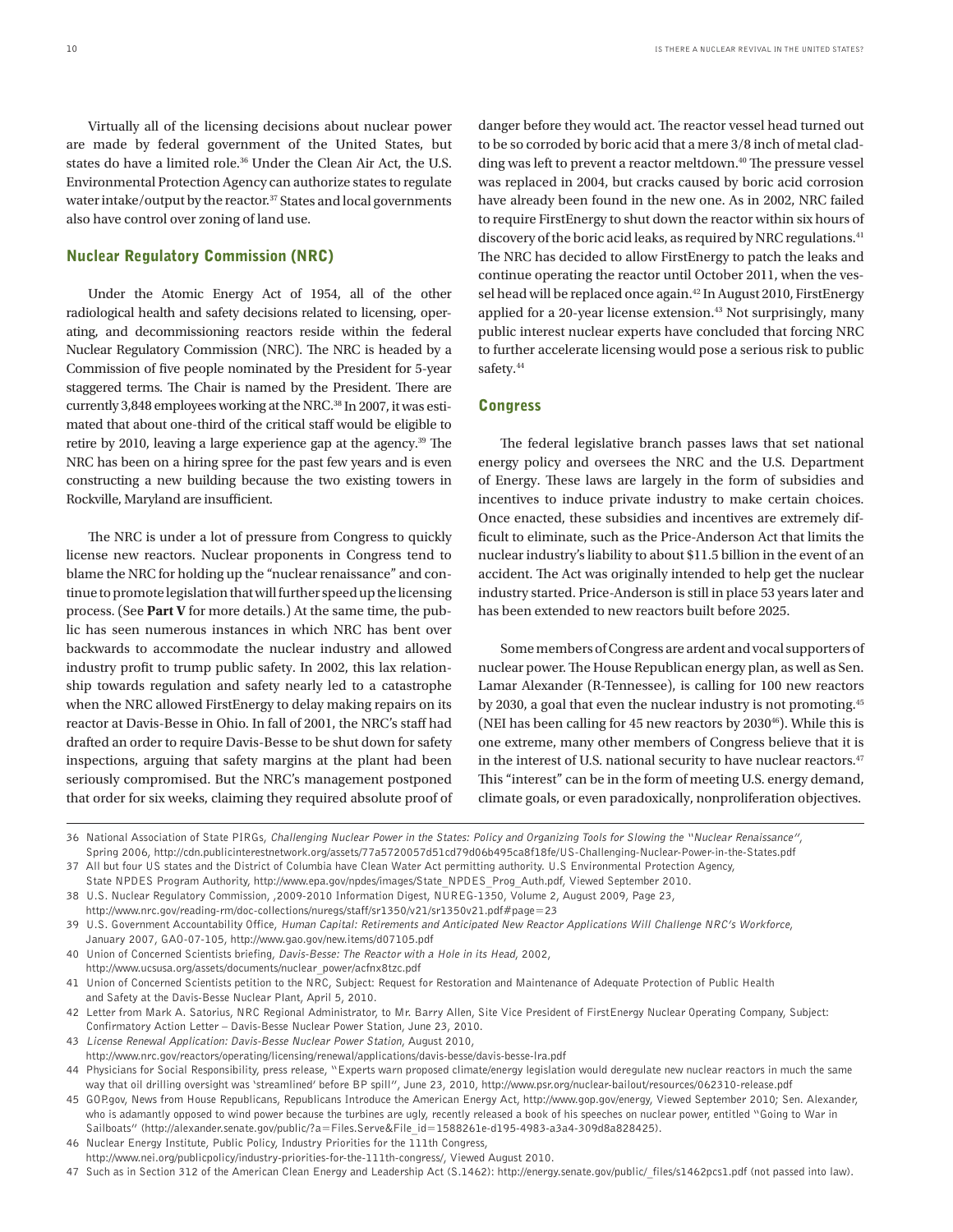Support for nuclear is not a Republican issue alone, though the Republican Party has tried to paint the Democrats as "antinuclear". In fact, several of the proposed new reactors are in districts or near district represented by Democrats and are strongly supported by them. For example, the Majority Leader of the House of Representatives Steny Hoyer (D-Maryland) represents the district in which the next loan guarantee for a proposed reactor is likely to be announced.

While Republicans and conservative Democrats denounce government spending and "big government", they often also support new reactors. Since no new reactors will be built in the U.S. without vast subsidies and large taxpayer risk, it is unclear how these two diametrically opposed positions can be sustainable. The so-called "Tea Party", which has several dozen candidates for federal seats across the U.S., is even more vociferously opposed to government spending and government intervention. However, when one Tea Party candidate in a Texas district where two new reactors are being proposed came out opposed to loan guarantees, his Democratic challenger attacked him and he immediately recanted.<sup>48</sup>

### The Administration

While the U.S. President does not order an electric company to build a new reactor, he can use his position to promote the industry and redefine it. The idea of a so-called "nuclear renaissance" given a big boost with the Bush Administration's May 2001 Energy Policy, which calls for streamlining of the regulatory and licensing process, reprocessing of spent fuel, and a deep geological waste site.49 President George W. Bush often advocated for "clean and safe nuclear power". Four years later, the Energy Policy Act of 2005 was signed into law, which provides over \$7 billion in nuclear subsidies, plus an undefined amount of loan guarantees and other incentives.<sup>50</sup>

President Obama has continued to promote the nuclear industry, although this rhetoric has changed since the 2008 presidential campaign. The Obama-Biden New Energy for America plan concluded that "before an expansion of nuclear power is considered, key issues must be addressed including: security of nuclear fuel and waste, waste storage, and proliferation".<sup>51</sup> These issues have yet to be resolved, but since January 2010, President Obama has put an enormous amount of his Administration's weight behind new nuclear reactors:

in his 2010 State of the Union address, President Obama defined "clean energy" as nuclear power, drilling for oil and gas, and coal;

 $\equiv$  in January 2010, Energy Secretary Chu announced the members of the Blue Ribbon Commission on America's Nuclear Future, which is tasked with making recommendations on a solution to managing the US spent fuel and high-level radioactive waste. The panel is represented by members adamantly in favor of restarting the U.S. nuclear industry, including former Sen. Pete Domenici; the CEO of Exelon; the labor union federation, AFL-CIO; and a former NRC Chairman. The panel does not include any scientists from the public interest community nor any experts from the communities located near this waste;

in its Fiscal Year 2011 budget request, the Department of Energy requested authority to hand out an additional \$36 billion in loan guarantees for new reactors, which would triple nuclear loan guarantees to a total of \$54.5 billion;

in February 2010, President Obama personally announced the first loan guarantee of \$8.3 billion offered to Southern Company and its partners for two new reactors at Vogtle in Georgia.

Some press and pundits have framed the Administration's support for new reactors to gain support for a climate bill from reluctant Republicans, but no Republican votes for climate were ever obtained from this strategy.

Illinois-based Exelon, the largest nuclear reactor operator in the U.S., has close ties to the President, even saying that they are "proud to be the President's utility".<sup>52</sup> In 2004, Exelon was the fourth largest contributor to Obama's senate rate.53 Although presidential candidate Obama did not accept money from Political Action Committees (PAC) in 2008, Exelon employees donated over \$200,000.54 Frank Clark, chairman and CEO of Commonwealth Edison, which is owned by Exelon, raised over \$200,000 as an Obama bundler.<sup>55</sup> White House Chief of Staff Rahm Emanuel and senior advisor David Axelrod are both closely tied to Exelon as well.<sup>56</sup>

President Obama points to the advice of his "Nobel prizewinning" Energy Secretary Steven Chu, who says that nuclear power is necessary to meet climate goals.<sup>57</sup> The U.S. Department of Energy (DOE) has long been a strong advocate of nuclear power. In 1974, Atomic Energy Agency was split into an independent regulator (NRC) and an energy research agency, because it became

49 National Energy Policy Development Group, op. cit.

56 Judy Pasternak, op. cit. and Jonathan Fahey, op. cit.

<sup>48</sup> Tom Benning, "GOP House candidate Bill Flores backtracks on loans for nuclear power plants", The Dallas Morning News, May 22, 2010, http://www.dallasnews.com/sharedcontent/dws/news/politics/state/stories/DN-edwards\_22tex.ART.State.Edition1.14099151.html

<sup>50</sup> Public Citizen, Nuclear Giveaways in the Energy Policy Act of 2005, http://www.citizen.org/documents/NuclearEnergyBillFinal.pdf

<sup>51</sup> Barack Obama and Joe Biden: New Energy For America, http://www.barackobama.com/pdf/factsheet\_energy\_speech\_080308.pdf

<sup>52</sup> Jonathan Fahey, "Exelon's Carbon Advantage", Forbes Magazine, January 18, 2010, http://www.forbes.com/forbes/2010/0118/americas-best-company-10-exelon-utility-tax-carbon-windfall.html

<sup>53</sup> SourceWatch, Barack Obama/Campaign Financing, http://www.sourcewatch.org/index.php?title=Barack\_Obama/Campaign\_Financing, Viewed September 2010.

<sup>54</sup> Judy Pasternak, op. cit. and OpenSecrets.org of the Center for Responsive Politics.

<sup>55</sup> SourceWatch, cit.op.

<sup>57</sup> The White House, Office of the Press Secretary, Remarks by the President on Energy in Lanham, Maryland, February 16, 2010, http://www.whitehouse.gov/the-press-office/remarks-president-energy-lanham-maryland; The Peter Behr, "Administration Puts Its Own Stamp on a Possible Nuclear Revival", The New York Times, February 2, 2010,

http://www.nytimes.com/cwire/2010/02/02/02climatewire-the-administration-puts-its-own-stamp-on-a-p-76078.html; and Steven Chu, "Why We Need More Nuclear Power", Facebook, February 22, 2010, http://www.facebook.com/notes/steven-chu/why-we-need-more-nuclear-power/336162546856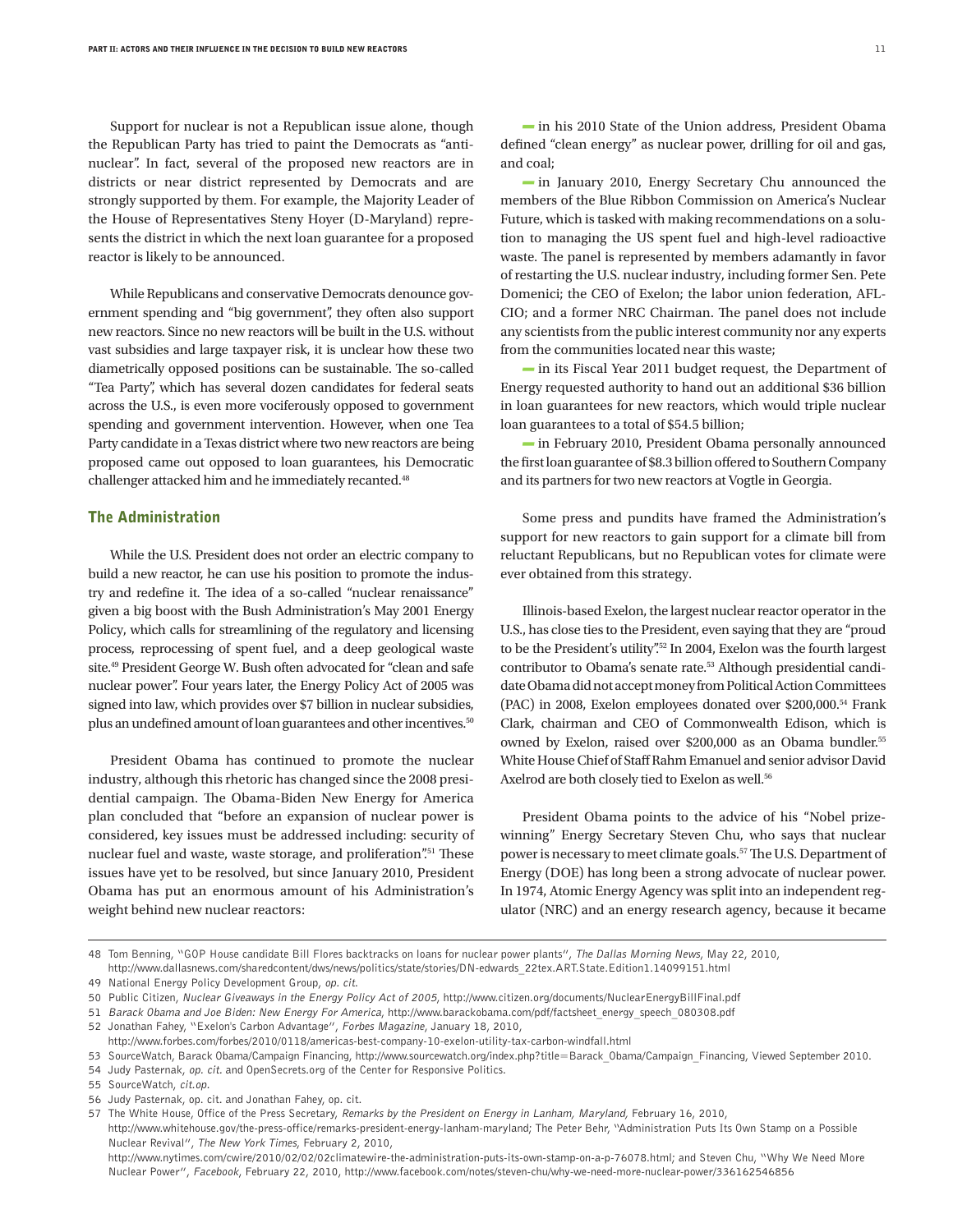apparent that regulating and promoting the nuclear industry were conflicting mandates for the same agency.<sup>58</sup> DOE continues to have an incompatible mixture of mandates, with about 65 percent of its requested FY2011 budget in nuclear weapons and weapons site cleanup, not energy. Of DOE's requested budget for energy research and development, 44% is allocated for nuclear energy.59 DOE is also responsible for managing the spent fuel from the U.S. Department of Defense nuclear submarines.

# The Public

For the most part, the U.S. general public is not paying much attention to the proposed new reactors. Both proponents and opponents cite public polls on nuclear power, which indicate that people are more supportive than in early 2000s of the concept of new reactors, especially if it is framed as "energy independence" and "jobs", but are less supportive if asked if they want to host one in their community.60 Almost all of the proposed new reactors in the U.S. are at sites with operating reactors, because the communities are generally supportive of the jobs created.

At the same time, environmental, taxpayer, and public health organizations, as well as grassroots activists, prominent economists, thought-leaders and others throughout the U.S. continue to oppose new reactors. Most of this debate is focused on federal subsidies, which are essential for the construction of new reactors, and on radioactive waste, since President Obama has canceled Yucca Mountain and reprocessing has become the "solution" promoted by nuclear proponents.

It is extremely difficult and costly for the public to participate in NRC's licensing process for new reactors. The process has been accelerated in two major respects since the last round of reactor construction in the U.S. In the Energy Policy Act of 1992, Congress collapsed the former two-step licensing process (construction permit review followed by operating license review) into a onestep Construction and Operating License (COL) process.<sup>61</sup> In 2004, the NRC further truncated the licensing process by eliminating the public's right to take depositions or cross-examine opposing witnesses in individual licensing hearings. In order to get a public adjudicatory hearing, the public must file contentions supported by expert testimony with a licensing board comprised of three NRC judges, usually within 60 days of NRC's announcement of the hearing opportunity. The board then decides whether to admit the contentions and grant the hearing. Although a lawyer is not required in order to intervene, managing an intervention without one is very challenging because of the high volume of procedural motions, legal requirements for filings, technical and legal jargon, and numerous deadlines.

The nuclear industry has vastly more financial and human resources than citizen groups are able to muster. A license intervention that involves several contentions and paid lawyers and experts could cost a citizen group from \$100,000 to \$500,000.<sup>62</sup> Without being an official party to the intervention, however, it is difficult to obtain information, raise issues, or participate in a meaningful way. One primary reason to participate in licensing is to have an opportunity to challenge the decision in court later, though this is rarely a successful strategy because the courts tend to defer to agency decisions.

58 The Energy Reorganization Act of 1974 established an "Energy Research and Development Administration", which was later consolidated into the "Department of Energy" by the Department of Energy Organization Act of 1977.

59 Robert Alvarez, The U.S. Department of Energy's Fiscal Year 2011 Budget Request, PowerPoint, February 12, 2010, Page 2, http://www.ips-dc.org/reports/doe\_fy\_2011\_budget\_request

60 Angus Reid Public Opinion, Vision Critical Practice, press release, Many Americans, But Not a Majority, Endorse Nuclear Power, March 2, 2010, http://www.visioncritical.com/wp-content/uploads/2010/03/2010.03.02\_Nuclear\_USA.pdf and Yale Project on Climate Change and George Mason University Center for Climate Change Communication, Global Warming's Six Americas, January 2010, Page 14, http://environment.yale.edu/uploads/SixAmericasJan2010.pdf

61 A nuclear company has the option of applying first for an Early Site Permit (ESP), which approves a site as suitable for a nuclear reactor, but does not allow a company to build the reactor itself until it obtains a COL. (A Limited Work Authorization, which can be obtained with an ESP, allows the utility to clear the site, excavate, and build infrastructure such as roads, bridges, parking lots, railroad spurs, drinking water systems, sewage treatment facilities, fences, transmission lines, and support buildings.) The ESP, which is valid for 20 years with a possible 20-year extension, does not address the need for power, the cost of electricity, or possible alternative sources of electric generation. The issues that are resolved in an ESP, such as water impacts of the proposed reactor, cannot be raised again in the COL process unless the public can prove a significant change since the ESP was approved. NRC Regulations 10 CFR § 50.10 License required; limited work authorization, http://www.nrc.gov/reading-rm/doc-collections/cfr/part050/part050-0010.html

<sup>62</sup> Nuclear Information and Resource Service, NIRS Briefing Paper, "The NRC'S Reactor Licensing Process: An Overview", September 2006, Page 6, http://www.nirs.org/reactorwatch/licensing/licensingprocess.pdf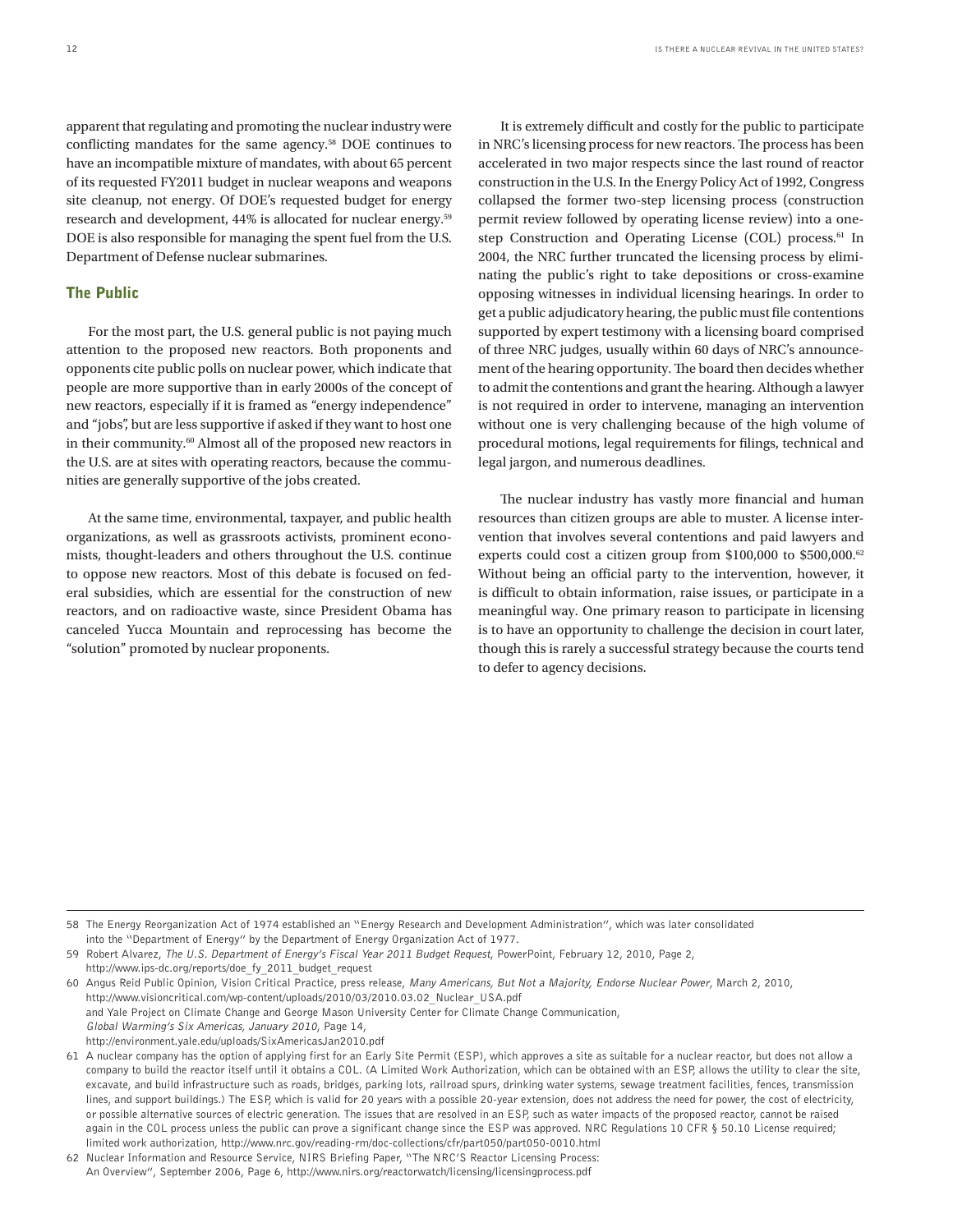# Part III: Existing Federal and State Nuclear Subsidies

The only serious proposals to construct new reactors are those that have large federal or state subsidies lined up, or are at the top of the list for potential future subsidies. The two most important subsidies are federal loan guarantees and Construction Work in Progress, state laws that allow utilities to charge ratepayers for the cost of construction before a license is obtained. Even these subsidies, however, may not be enough to complete the construction of new reactors, so more subsidies have been proposed.

# Massive Federal Subsidies for New Reactors

Most of the slew of subsidies for new reactors were enacted in the Energy Policy Act of 2005, including taxpayer-funded licensing, "risk insurance" to pay the industry for delays in licensing, "such sums as necessary" to construct a reactor in Idaho, 20-year reauthorization of limited liability for the nuclear industry in the event of an accident or attack, production tax credits, and federal loan guarantees for new reactors.<sup>63</sup> Most of these subsidies have yet to actually be used, because the nuclear industry has yet to obtain a license to construct a new reactor.

In addition, the DOE has already signed contracts with 12 utilities guaranteeing to remove spent fuel from 21 proposed reactors within ten years after their operating licenses expire. If this deadline is not met, U.S. taxpayers must pay the spent fuel storage costs.<sup>64</sup> U.S. taxpayers are currently paying contract damages for failing to remove spent fuel from existing reactors by the 1998 statutory deadline. So far, \$565 million have been paid to utilities, with an additional \$790 million pending and an expected \$1 billion of damage payments per year for the next 10 years. Ratepayers receiving electricity from nuclear reactors pay one mil (one-tenth of one cent) per kilowatt-hour into a Nuclear Waste Fund to pay for a geologic repository for the spent fuel; the Fund currently has about \$22 billion.<sup>65</sup> The last estimated cost for the proposed repository at Yucca Mountain in Nevada

before the license application was withdrawn by the Obama Administration was nearly \$100 billion.<sup>66</sup>

### Most Crucial Nuclear Subsidy: Loan Guarantees

The most important subsidy for new reactors are the loan guarantees authorized in EPACT 2005, called the Title XVII Loan Guarantee Program for the title in which was established. The U.S. Department of Energy (DOE) is responsible for implementing Title XVII. The program was ostensibly created to support "innovative" technologies, including renewable energy, fossil energy, hydrogen fuel cells, carbon capture and sequestration technologies, efficient technologies, pollution control equipment, refineries, and "advanced" nuclear power. "Advanced" is not defined in the law. In its regulations, DOE has defined "commercial technologies", which are *not* eligible for loan guarantees under this program, as "in general use if it has been installed in and is being used in three or more commercial projects in the United States in the same general application as in the proposed project, and has been in operation in each such commercial project for a period of at least five years".<sup>67</sup> Given that new reactors will take at least five to ten years to build, a large amount of loan guarantees for the same design could be offered before the design is considered "commercial". This increases the risk for taxpayers, because it could be many years before it is known whether a technical or economic problem will arise that will cause that design to be abandoned.

Under Section 504(b) of the Federal Credit Reform Act,<sup>68</sup> which was enacted to protect U.S. taxpayers from the risk of federal credit programs, Congress must provide authority for the government to commit to loan guarantees, either by (1) appropriating the subsidy cost or (2) by setting a limit on the amount of loan guarantees in which the borrower pays the credit subsidy cost (sometimes called "self-pay" loan guarantees).

65 Ibid.

<sup>63</sup> For a complete list of subsidies currently available for new reactors in the United States, see Physicians for Social Responsibility, Existing Subsidies and Incentives for New Nuclear Reactors, Updated February 28, 2010, http://www.psr.org/assets/pdfs/existing-subsidies-and-incentives.pdf

<sup>64</sup> Backgrounder on New DOE Contracts for Commercial High-Level Radioactive Waste Disposal,

http://www.ieer.org/reports/DOE\_WasteContracts2010/NewWasteDisposalContractsBackgrounderFINAL3.pdf

<sup>66</sup> "Yucca Mountain life-cycle costs escalate 67%", PowerNews, Source: DOE, http://web.hermesemessenger2.com/tfg/public/Update\_Links.asp?EmailAddress=LWHEELER45@AOL.COM&ScheduleID=1219&IssueID=298& FileName=http://web.hermesemessenger2.com/tfg/public/newsletters/present/ISSUE298/article915.html&ArticleID=915

<sup>67</sup> US Department of Energy 10 CFR § 609.2, Loan Guarantees for Projects That Employ Innovative Technologies, Definitions, 2008, http://edocket.access.gpo.gov/cfr\_2008/janqtr/pdf/10cfr609.2.pdf

<sup>68</sup> Federal Credit Reform Act of 1990, Section 504(b), http://www.usaid.gov/policy/ads/600/fcra.pdf, APPROPRIATIONS REQUIRED.

<sup>–</sup> Notwithstanding any other provision of law, new direct loan obligations may be incurred and new loan guarantee commitments may be made of fiscal year 1992 and thereafter only to the extent that –

<sup>(1)</sup> new budget authority to cover their costs is provided in advance in an appropriations Act;

<sup>(2)</sup> a limitation on the use of funds otherwise available for the cost of a direct loan or loan guarantee program has been provided in advance in an appropriations Act; or

<sup>(3)</sup> authority is otherwise provided in appropriation Acts.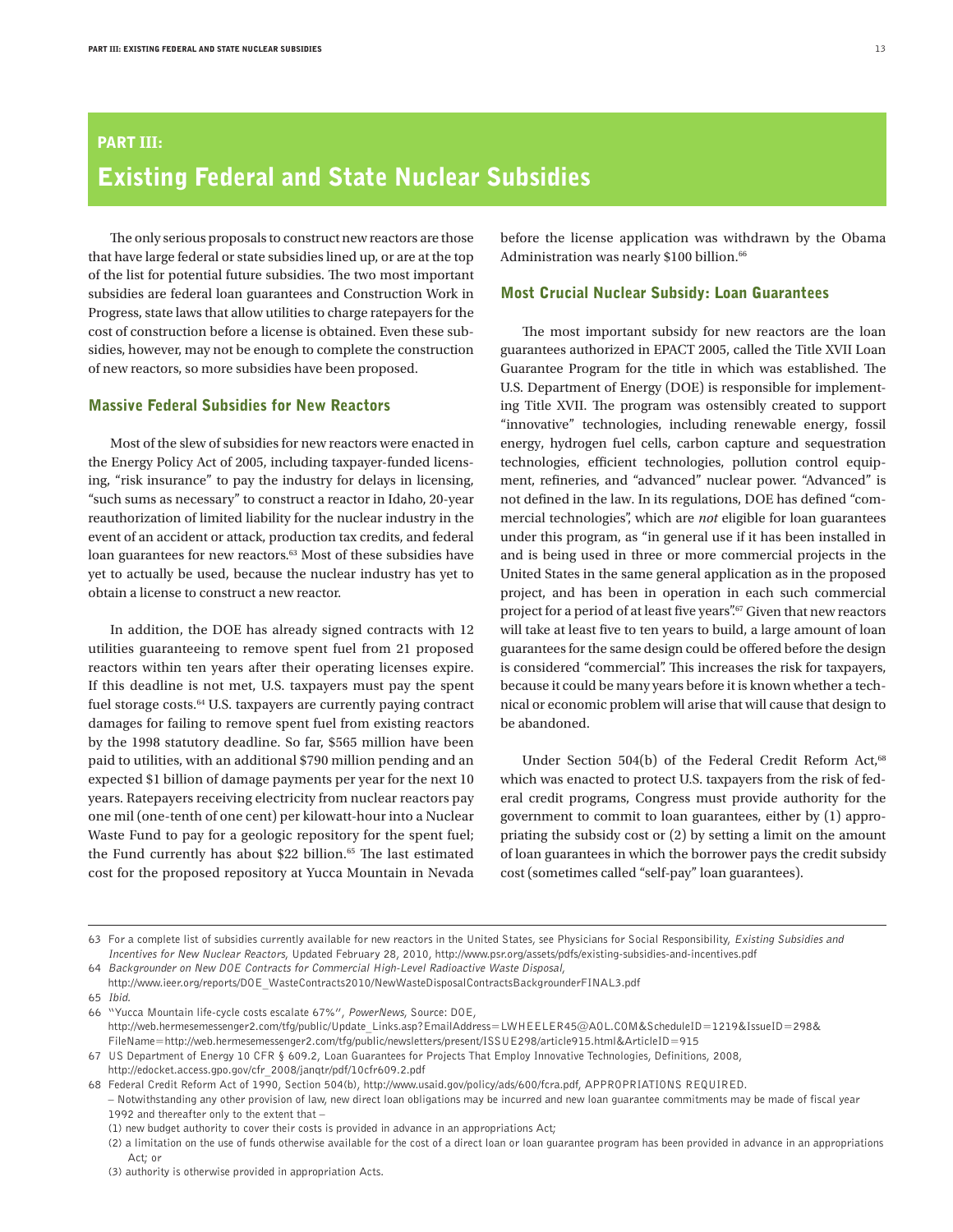The credit subsidy cost, the net present value of the estimated long-term cost to the federal government of the loan guarantee, is assessed for each project that gets a loan guarantee. No Title XVII loan guarantee can be made unless Congress has appropriated the credit subsidy cost or the borrower has paid the credit subsidy cost to the federal government upfront. In 2008, Congress authorized \$18.5 billion in nuclear loan guarantees, which was intended to cover 4 projects (7 reactors). With the cost escalation of new reactors, this will now only cover 2 projects (3 reactors).

President Obama requested an additional \$36 billion in nuclear loan guarantee authority in his FY2011 budget request, but failed to budget for the cost of the loan guarantee, estimated by the Office of Management and Budget to be 1% of the authorization (\$360 million). The pending House bill includes \$25 billion in nuclear loan guarantees and another \$25 billion for renewable loan guarantees, while the pending Senate bill has \$10 billion for nuclear, \$7 billion for fossil fuels, and about \$3.8 billion for renewables. Given it is an election year, it is not clear that these two versions of the bill will ultimately be reconciled and passed into law. Knowing this, the Obama administration tried to put nuclear loan guarantees into several unrelated bills. The House included \$18 billion in loan guarantees, half for nuclear and half for renewables, in its emergency war supplemental bill. The Senate ultimately rejected the additional spending in the bill, which also included funding for teachers and first-responders. Then the Administration tried to allocate some of the existing authority for fossil fuel loan guarantees to nuclear, but coal-state members of Congress rejected that proposal. It is very likely that there will be an effort to put nuclear loan guarantees into any moving bills through the end of the year. If they are not successful, DOE will have to wait until 2011 to get additional authority.

#### Nuclear Loan Guarantees: Just How Risky Are They?

Proponents argue that nuclear loan guarantees pose no risk to U.S. taxpayers, because the borrower pays the credit subsidy cost. But both CBO and the Government Accountability Office (GAO) have concluded that calculating this fee is extremely difficult and likely to be underestimated, leaving taxpayers on the hook for projects that default. Moreover, CBO found an inherent problem in federal loan guarantees: a higher, accurate fee could actually discourage the borrower from accepting the guarantee.<sup>69</sup>

How much projects will actually pay in credit subsidy cost is unknown, because DOE does not intend to make public the subsidy cost fee. The nuclear industry has been asking for a fee of 1% of the guarantee; according to DOE, the average fee for *existing* renewable technology projects will likely be 15% of the guarantee.70

In 2003, the Congressional Budget Office estimated that the default rate for new reactors is "very high – well above 50 percent". The CBO has since blogged that the 2003 estimate is "not necessarily" relevant today.71 However, the blog pointed to high construction cost, technical risks, and delays from licensing as factors that will influence the risk of loan guarantees. The fact is that these conditions, in addition to the significant decrease in electricity demand, appear even direr today than in 2003.

#### State Subsidies Shift Costs and Risks to Ratepayers

A state can also provide various subsidies and incentives to encourage the development of new reactors in that state. The most significant subsidy is Construction Work in Progress, sometimes called Cost Recovery, which allows utilities to charge ratepayers in advance for the construction cost of new reactors before they are even federally licensed to be built. If the reactor is not built or is abandoned mid-construction, there is not necessarily a provision for returning this money back to ratepayers.

Thus far, six states have enacted CWIP laws.<sup>72</sup> The CWIP laws have not worked out as well as the industry hoped. Rate hikes that have been approved thus far by public utility commissions have been met with significant public opposition. In Florida, the governor fired two Public Service Commissioners who approved rate hikes (despite the CWIP law allowing for it). When he replaced them with two people who voted against additional rate increases, the state legislature refused to confirm them, because they were not "congenial" and "cooperative" enough.73 The two utilities proposing to build four reactors in the state have now indicated that they may apply for federal loan guarantees as well.

In order to pass the CWIP law in Georgia, the state legislature exempted large industrial customers from having to pay the CWIP costs, leaving even more burden on residential ratepayers. Two organizations (one taxpayer and one environmental) separately sued the state; the court ruled that the lawsuit was premature because the utility had yet to request any CWIP rate increase. Missouri has rejected CWIP, largely due to opposition from large industrial companies and AARP, an organization that represents 40 million retired people, the majority of whom are on fixed incomes. As a result, the utility AmerenUE suspended its proposed reactor in the state. In North Carolina, the utility Duke Energy is attempting to enhance the state's CWIP law (the proposal is being called "Super CWIP").

About 16 U.S. states have some form of moratoria on new reactors that prevent the construction of new reactors until there is a permanent solution for the spent fuel and/or nuclear power

<sup>69</sup> Congressional Budget Office, "Department of Energy's Loan Guarantees for Nuclear Power Plants", Director's Blog, March 4, 2010, http://cboblog.cbo.gov/?p=478

<sup>70</sup> US Government Accountability Office, Department of Energy: Further Actions Are Needed to Improve DOE's Ability to Evaluate and Implement the Loan Guarantee Program, July 2010, GAO-10-627, Page 3, http://www.gao.gov/new.items/d10627.pdf

<sup>71</sup> Congressional Budget Office, op. cit.

<sup>72</sup> These include Florida, Georgia, Louisiana, Mississippi, North Carolina, and South Carolina.

<sup>73</sup> Mary Ellen Klas and Nandini Jayakrishna, "FPL rate-hike foes on Public Service Commission ousted by panel", The Miami Herald, July 1, 2010, http://www.miamiherald.com/2010/07/01/v-print/1709516/fpl-rate-hike-foes-ousted-by-state.html#ixzz0sQh2neir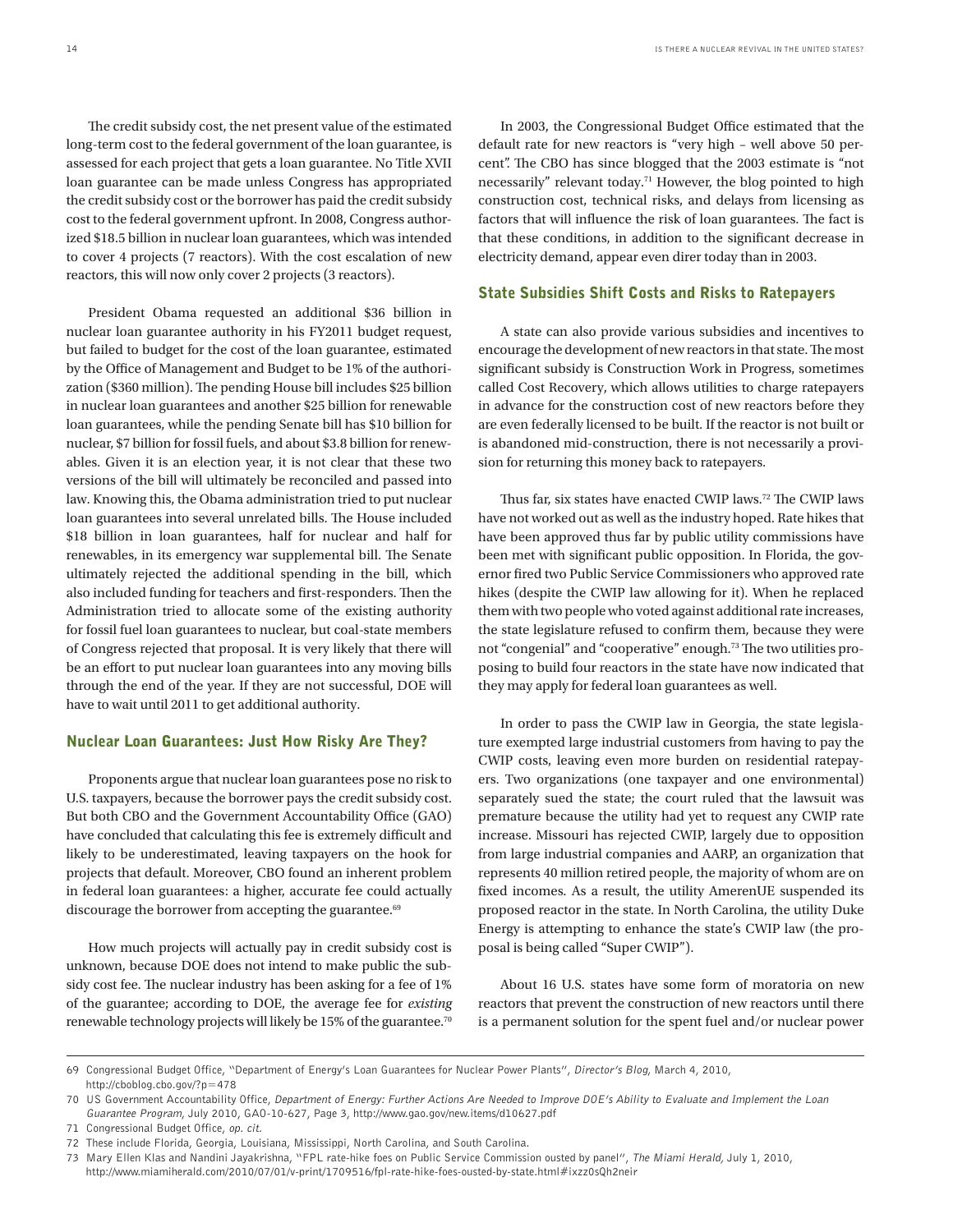is economically competitive and/or the legislature or voters approve it.74 These laws were largely enacted in the 1980s, when it became apparent that new reactors projects were an enormous burden on ratepayers and utilities.

The nuclear industry has been trying for several years to overturn these state moratoria, especially in Wisconsin, Minnesota, and Illinois. At one point, NEI had four full-time employees working to overturn the Wisconsin state ban.75 Citizen opposition has been very strong. In Wisconsin, a state legislative committee voted to overturn the state ban, but only if CWIP was outlawed. The sponsor of the bill to remove the moratorium pulled his bill. Later, the full Senate voted to overturn the moratorium without the CWIP provision, but the session ended before further action was taken. Thus far, no state has repealed its moratoria, but it is clear that the nuclear industry will continue to work on them.

<sup>74</sup> David L. Lovell, memo, Re: State Laws Limiting the Construction of New Nuclear Power Plants, Wisconsin Legislative Council Staff Memorandum, November 29, 2006, http://www.legis.state.wi.us/lc/committees/study/2006/NPOWR/files/memo2\_npowr.pdf

<sup>75</sup> Diane Farsetta, "Wisconsin's Balance of Power: The Campaign to Repeal the Nuclear Moratorium", PRWatch.org, Center for Media and Democracy, March 26, 2009, http://www.prwatch.org/node/8291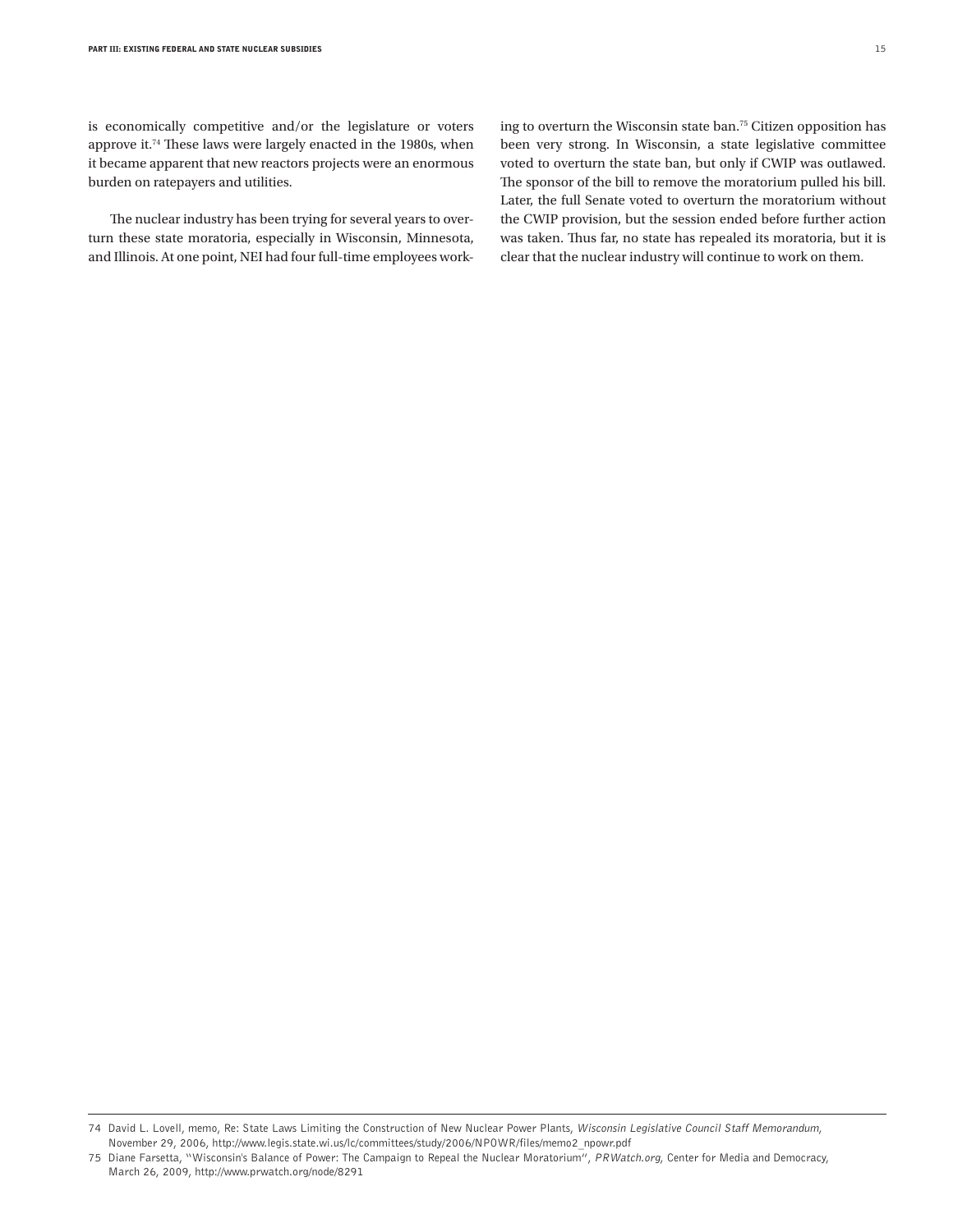# Part IV: Status of New Reactor Projects

### Reactor Design Problems May Delay New Licenses

No reactor designs that are being proposed have received final certification from the Nuclear Regulatory Commission and no new construction and operating licenses have been issued yet. The original plan for the NRC's new licensing process was that the industry would certify "standardized" designs, which could then be referenced in a Combined Construction and Operating Licenses (COL) application. However, deadlines for federal loan guarantees applications led the nuclear industry to quickly submit 17 COL applications to the NRC between September 2007 and October 2008. The result is that the NRC is currently reviewing five reactor designs and 22 COL applications at 13 sites (*Figure 1*).76 According to NRC Chairman Greg Jazcko, the NRC "may be approaching a final decision" on the first COL license in 2012.77 However, ongoing technical issues with reactor design certifications may further delay the issuance of COLs.

The AP1000 was initially certified in 2006, but in response to the NRC's pending aircraft crash rule for new reactor designs, Westinghouse filed an amended design in 2007.78 The amended design made significant changes to the certified version and is still undergoing NRC review. In October 2009, the NRC announced that it was concerned that the AP1000 design, proposed for over half of the projects, would not withstand natural disasters like earthquakes, hurricanes and tornados.79 The vendor Westinghouse has not met deadlines for responding to the outstanding technical issues, so there is currently no schedule for completing the design certification.<sup>80</sup> In addition, an independent analysis of the design has raised additional questions about whether the steel containment vessel would rust and allow radioactively contaminated air to escape from the concrete containment vessel in the event of

a reactor accident.81 The NRC's Advisory Committee on Reactor Safeguards has heard a presentation on the issue.

In July 2010, the NRC announced that it is concerned that the day-to-day and emergency systems of the French EPR design, proposed for two projects, are not sufficiently independent and could fail at the same time, and that the overall design is "highly complex".82 The NRC stated that it will not know if the certification review schedule will be impacted until Areva submits detailed information about the new design.<sup>83</sup>

The vendor of the US-APWR design, which is proposed at two reactor sites, is in the process of performing new seismic analysis based on design changes. The NRC staff has stated that the process has been delayed by at least 6 months and that further delays are possible, depending on the complexity of the unresolved issues and on the ability of Mitsubishi Heavy Industries to meet deadlines.<sup>84</sup>

The other two designs, the ESBWR and the ABWR, are proposed for one project each. Three utilities have abandoned the ESBWR design: Exelon at Victoria County in Texas, now an Early Site Permit; Entergy at Grand Gulf in Mississippi and at River Bend in Louisiana, both projects suspended; and Dominion at North Anna in Virginia, now proposing an APWR. According to a letter from Exelon to the NRC in November 2008, Exelon abandoned the design because "technologies other than the ESBWR provide the project greater commercial and schedule certainty", as well as increase Exelon's ability to get a federal loan guarantee.85 In March 2010, the vendor GE-Hitachi submitted its seventh revision of its application, though NRC staff indicates that it is currently on track for certification in September 2011.86

78 U.S. Nuclear Regulatory Commission, Design Certification Application Review - AP1000 Amendment,

<sup>76</sup> U.S. Nuclear Regulatory Commission, Expected New Nuclear Power Plant Applications, Updated June 21, 2010, http://www.nrc.gov/reactors/new-reactors/new-licensing-files/expected-new-rx-applications.pdf

<sup>77</sup> Gregory B. Jaczko, Written Testimony to the Senate Committee on Environment and Public Works Subcommittee on Clean Air and Nuclear Safety, May 5, 2010, Page 8, http://www.nrc.gov/about-nrc/organization/commission/comm-gregory-jaczko/jaczko-statement-5-05-10.pdf

http://www.nrc.gov/reactors/new-reactors/design-cert/amended-ap1000.html, Viewed August 2010.

<sup>79</sup> U.S. Nuclear Regulatory Commission, "NRC Informs Westinghouse of Safety Issues with AP1000 Shield Building", NRC News, October 15, 2009, http://www.nrc.gov/reading-rm/doc-collections/news/2009/09-173.html

<sup>80</sup> Letter from the NRC to Westinghouse, Subject: Progress Report on the Review of the AP1000 Design Certification Application, September 1, 2010, ML102300415.

<sup>81</sup> Arnold Gunderson, Post Accident AP1000 Containment Leakage: An Unreviewed Safety Issue, Fairewinds Associates, Inc., April 21, 2010, http://www.fairewinds.com/AP1000-Containment-Leakage-Report-Fairewinds-Associates-Inc

<sup>82</sup> U.S. Nuclear Regulatory Commission, "NRC Informs AREVA of safety issues with EPR reactor design's computer systems", NRC News, July 23, 2010, http://www.nrc.gov/reading-rm/doc-collections/news/2010/10-130.html and Letter from the NRC to Areva, Subject:

Status of the U.S. EPR Design Certification Application Regarding Digital Instrumentation and Controls Review, July 22, 2010, ML101940253. 83 Ibid.

<sup>84</sup> Letter from NRC to APWR, "Schedule Change for the United States – Advance Pressured Water Reactor Design Certification", April 28, 2010, ML100830739.

<sup>85</sup> Letter from Exelon to NRC, Subject: Exelon Nuclear Texas Holdings, LLC, Victoria County Station, Units 1 and 2, Notification to Designate Alternative Reactor Technology for Victoria, County Station, Units 1 and 2 Combined License Application (COLA), NRC Dockets Nos. 52-031 and 52-032, November 24, 2008, NP-08-2004.

<sup>86</sup> U.S. Nuclear Regulatory Commission, ESBWR Design Certification Review, http://www.nrc.gov/reactors/new-reactors/design-cert/esbwr/dc-review.html, Viewed September 2010.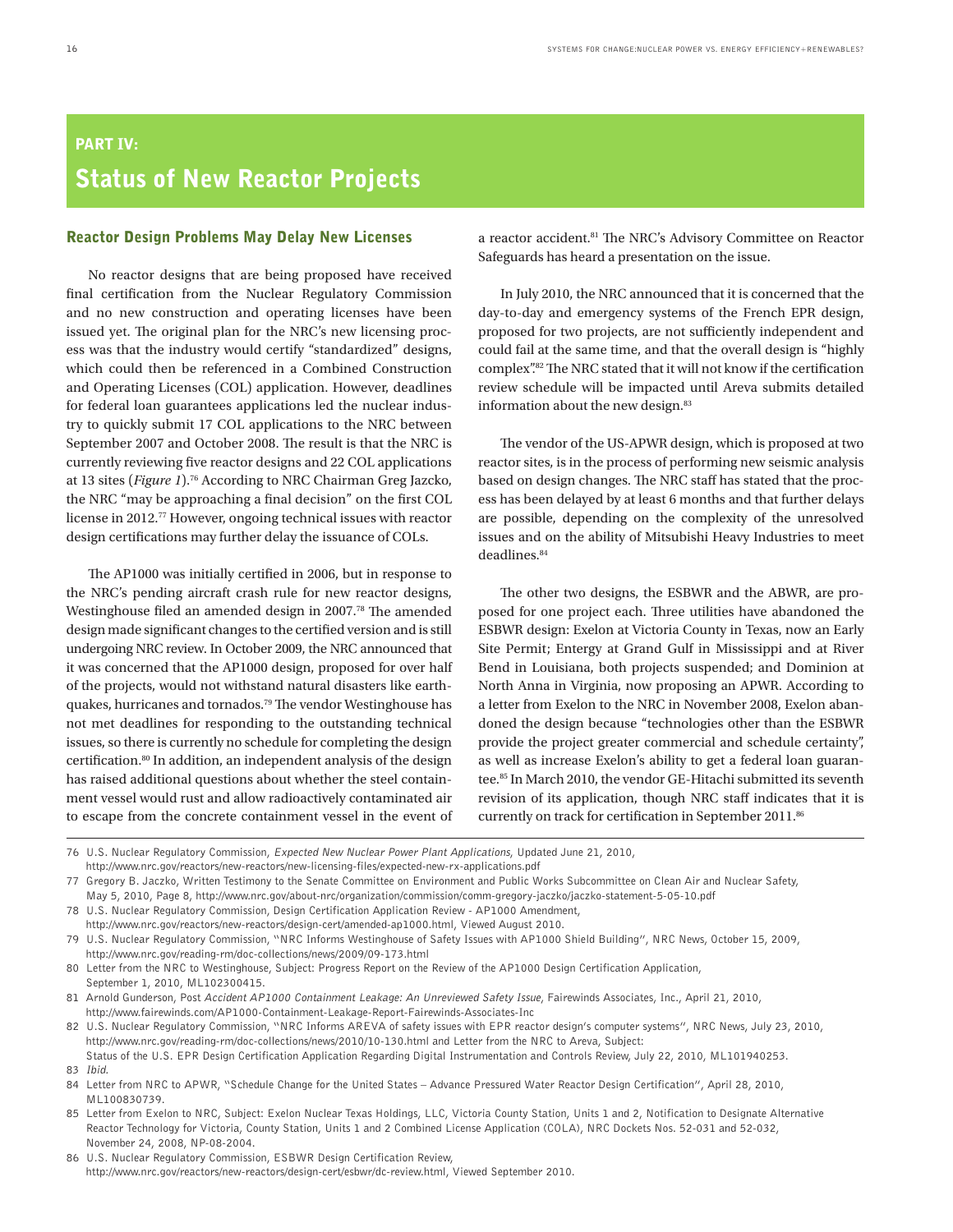The NRC's certification of the ABWR will expire in 2012 and it is currently being reviewed for recertification. The amended design will have to address compliance with the NRC's new aircraft attack rule. There is currently no NRC schedule for the safety review of the amended design.<sup>87</sup>

Of the 13 COL proposals being reviewed by the NRC, about one-third have announced delays of three to six years from initial plans. Table 1 lists the reactor projects that have announced delays.

### Leading New Reactor Projects Are Troubled

President Obama personally announced the first nuclear "conditional" loan guarantee of \$8.33 billion for two AP1000 reactors in Georgia. The conditions of the loan guarantee are not public, though DOE has stated that one condition is that the company must get an NRC license. An NRC license, however,

does not eliminate the risk of default. In the last round of reactor construction in the U.S., half of the reactors that received NRC construction permits were canceled.90 The utility proposing to build the new Vogtle reactors, Southern Company and its partners, asked for an extra month to decide whether to accept the loan guarantee. Although the details are not public, it was widely reported that Southern Company was negotiating with DOE and OMB to reduce the subsidy cost fee.<sup>91</sup>

Three projects are at the top of the list for the remaining \$10.2 billion in loan guarantee authority: Calvert Cliffs in Maryland, South Texas in Texas, and VC Summer in South Carolina. There is only enough authorized for one of these projects. None of these projects are promising:

**Calvert Cliffs:** In addition to the ongoing design certification problems with the EPR, a recent report by the former head of EDF, Francois Roussely, concluded that the EPR is expensive

## Table 1: Proposed Reactor Projects with Announced Delays (since January 2008)<sup>88</sup>

| <b>Proposed site, State</b>        | <b>Number of Reactors</b> | <b>Delay</b>                          |
|------------------------------------|---------------------------|---------------------------------------|
| Bellefonte, Alabama                |                           | 4-6 years (from 2016 to 2020-2022)    |
| William States Lee, South Carolina |                           | 5 years (from 2016 to 2021)           |
| Levy County, Florida               |                           | 3 years (from 2016/2018 to 2021/2023) |
| Turkey Point, Florida              |                           | Beyond 2018                           |

At least twelve proposed reactors have been suspended or canceled since 2008 (see *Table 2*).

#### Table 2: Suspended or Canceled Reactor Projects (since January 2008)<sup>89</sup>

| <b>Proposed site, State</b> | <b>Number of Reactors</b> | <b>Status</b>                                       |
|-----------------------------|---------------------------|-----------------------------------------------------|
| Bellefonte, Alabama         | $\overline{\mathbf{3}}$   | Suspended                                           |
| Callaway, Missouri          |                           | Suspended                                           |
| Grand Gulf, Mississippi     |                           | Suspended                                           |
| River Bend, Louisiana       |                           | Suspended                                           |
| Nine Mile Point, New York   |                           | Suspended                                           |
| Amarillo, Texas             | 2                         | Canceled (never applied)                            |
| Victoria County, Texas      | $\overline{2}$            | COL application changed to Early Site Permit        |
| Utah                        |                           | Never applied, now considering an Early Site Permit |
| <b>TOTAL</b>                | $12 \overline{ }$         |                                                     |

89 Ibid.

<sup>87</sup> U.S. Nuclear Regulatory Commission, Review Schedule for the Design Certification Application Review – ABWR Amendment, http://www.nrc.gov/reactors/new-reactors/design-cert/amended-abwr/review-schedule.html, Viewed September 17, 2010.

<sup>88</sup> Based on the factsheet Nuclear Power: The Renaissance That Wasn't, http://www.psr.org/nuclear-bailout/resources/the-renaissance-that-wasnt.pdf August 2010 version.

<sup>90</sup> Peter Bradford, "We may be on the hook for more nuclear plants", Atlanta Journal-Constitution, June 22, 2010, http://www.ajc.com/opinion/we-may-be-on-555182.html

<sup>91</sup> Margaret Newkirk, "Southern Co. agrees to federal loan for nuke expansion", Atlanta Journal-Constitution, June 18, 2010, http://www.ajc.com/business/southern-co-accepts-federal-552648.html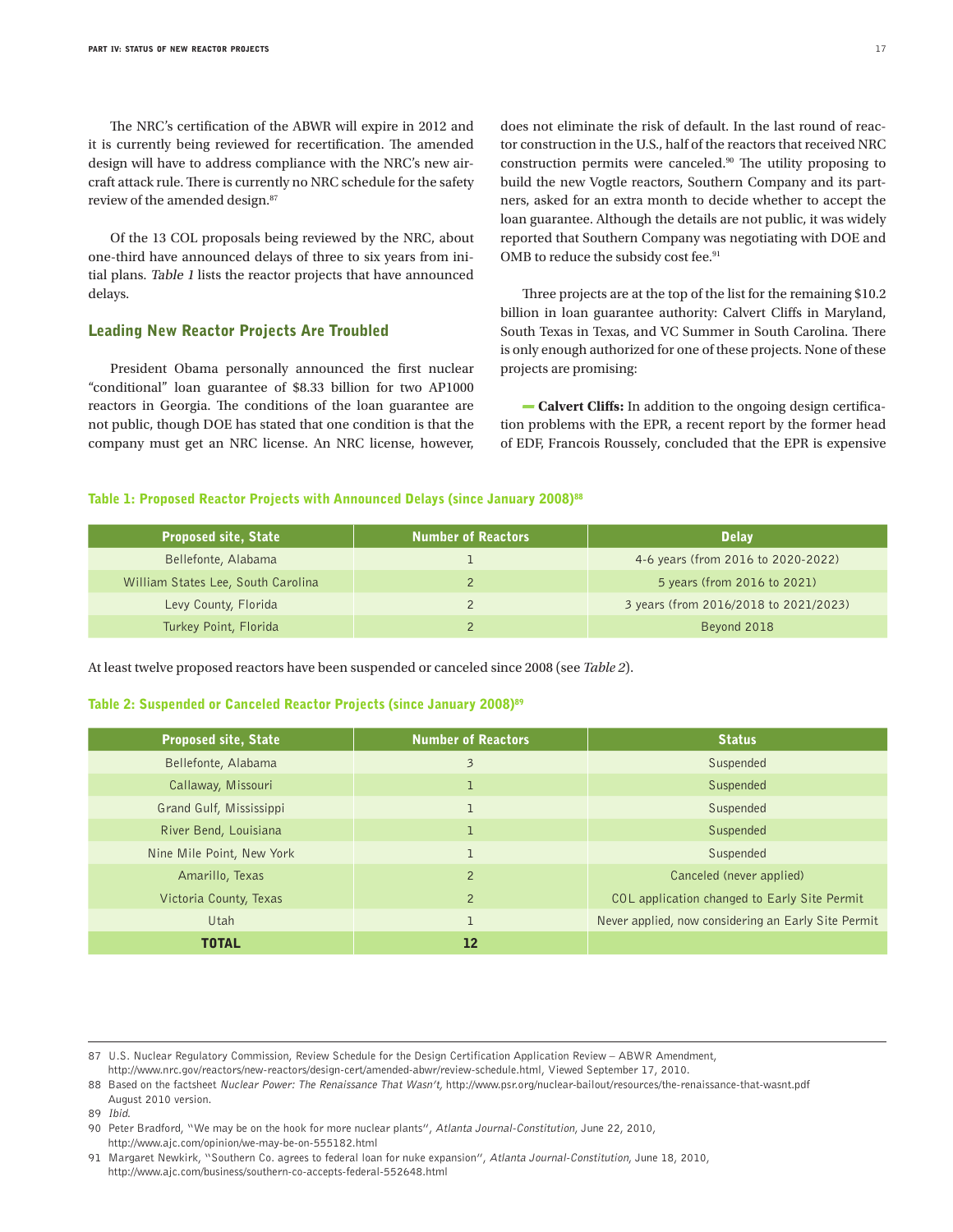and complex.92 In August 2010, EDF set up a provision against potential future losses on its investment in the project.<sup>93</sup> In addition, Constellation has cut its spending on the project and is in a dispute with the French utility Electricite de France, which is coowner of the proposed Calvert Cliffs project.

**South Texas:** In February 2010, the City of San Antonio pulled out of 85% of its investment in the South Texas reactors after it became known that the estimated project costs had skyrocketed to \$18.5 billion. Since then, the Japanese company TEPCO has committed to invest a mere \$155 million if NRG gets a loan guarantee, with an option of an additional \$125 million investment within one year.<sup>94</sup> NRG has not announced any additional investors in the project.

**VC Summer:** In addition to the AP1000 design certification issues, the Supreme Court of South Carolina recently rejected a \$483 million rate increase for a "contingency fund" to cover costs from the construction of the two reactors.<sup>95</sup> Credit rating agencies have downgraded the credit rating of the utility SCE&G and its partners proposing to build the two reactors.

According to House Majority Leader Hoyer, the Calvert Cliffs project is next in line for a loan guarantee.<sup>96</sup> NRG, the company proposing the South Texas reactors, has stated that it will cancel its project if DOE announces Calvert Cliffs without funding for other projects.97 Regardless of whether these projects receive U.S.-taxpayer backed loan guarantees, it will not be enough. Both projects are proposed for states with "restructured" electricity markets and would have to compete against the wholesale price of electricity. In Texas, where the South Texas project is located, a recent market monitor report on the ERCOT wholesale market concluded that cost of new reactors exceeds the revenue they would get in the market by 30 to 50 percent.<sup>98</sup> Both projects are also looking to foreign governments to provide additional loan guarantees: the French government in the case of Calvert Cliffs, which is proposing to build the French EPR design, and the Japanese government in the case of South Texas, which is proposing the Japanese ABWR design.

92 Tara Patel, "EDF Net Income Tumbles 47% After Outlook Dims for Nuclear Project in U.S.", Bloomberg, July 30, 2010, http://www.bloomberg.com/news/print/2010-07-30/edf-reports-47-drop-in-first-half-profit-amid-french-u-s-nuclear-delays.html

93 François Roussely, Report Summary: Future of the French Civilian Nuclear Industry, 16 June 2010, Translated by the Institute for Energy and Environmental Research, Takoma Park, Maryland, http://www.psr.org/nuclear-bailout/resources/roussely-report-france-nuclear-epr.pdf

http://phx.corporate-ir.net/External.File?item=UGFyZW50SUQ9NDUzMTR8Q2hpbGRJRD0tMXxUeXBlPTM=&t=1

<sup>94</sup> NRG Energy Inc., press release, "Tokyo Electric Power Company to Be a Partner in South Texas Project Nuclear Expansion", May 10, 2010,

<sup>95</sup> South Carolina Judicial Department, Supreme Court of South Carolina, 26856 – SC Energy Users Committee v. SC Public Service Commission, Opinion No. 26856, Heard April 6, 2010 – Filed August 9, 2010, http://www.judicial.state.sc.us/opinions/displayOpinion.cfm?caseNo=26856

<sup>96</sup> Paul West, "Hoyer: Calvert Cliffs first in line for nuclear loan guarantee", The Baltimore Sun, July 1, 2010, http://articles.baltimoresun.com/2010-07-01/news/bs-md-calvert-cliffs-loan-20100701\_1\_loan-guarantee-calvert-cliffs-unistar-nuclear-energy

<sup>97</sup> David Crane, NRG Energy Inc, "More Than Megawatts", PowerPoint, Deutsche Bank 2010 Alternative Energy, Utilities & Power Conference, May 12, 2010, Page 18, http://phx.corporate-ir.net/External.File?item=UGFyZW50SUQ9MzAxMjU5M3xDaGlsZElEPTM4MjI0OXxUeXBlPTI=&t=1

<sup>98</sup> Potomac Economics, LTD., Independent Market Monitor for the ERCOT Wholesale Market, 2009 State of the Market Report for the ERCOT Wholesale Electricity Markets, July 2010, Page XX, http://www.puc.state.tx.us/wmo/documents/annual\_reports/2009annualreport.pdf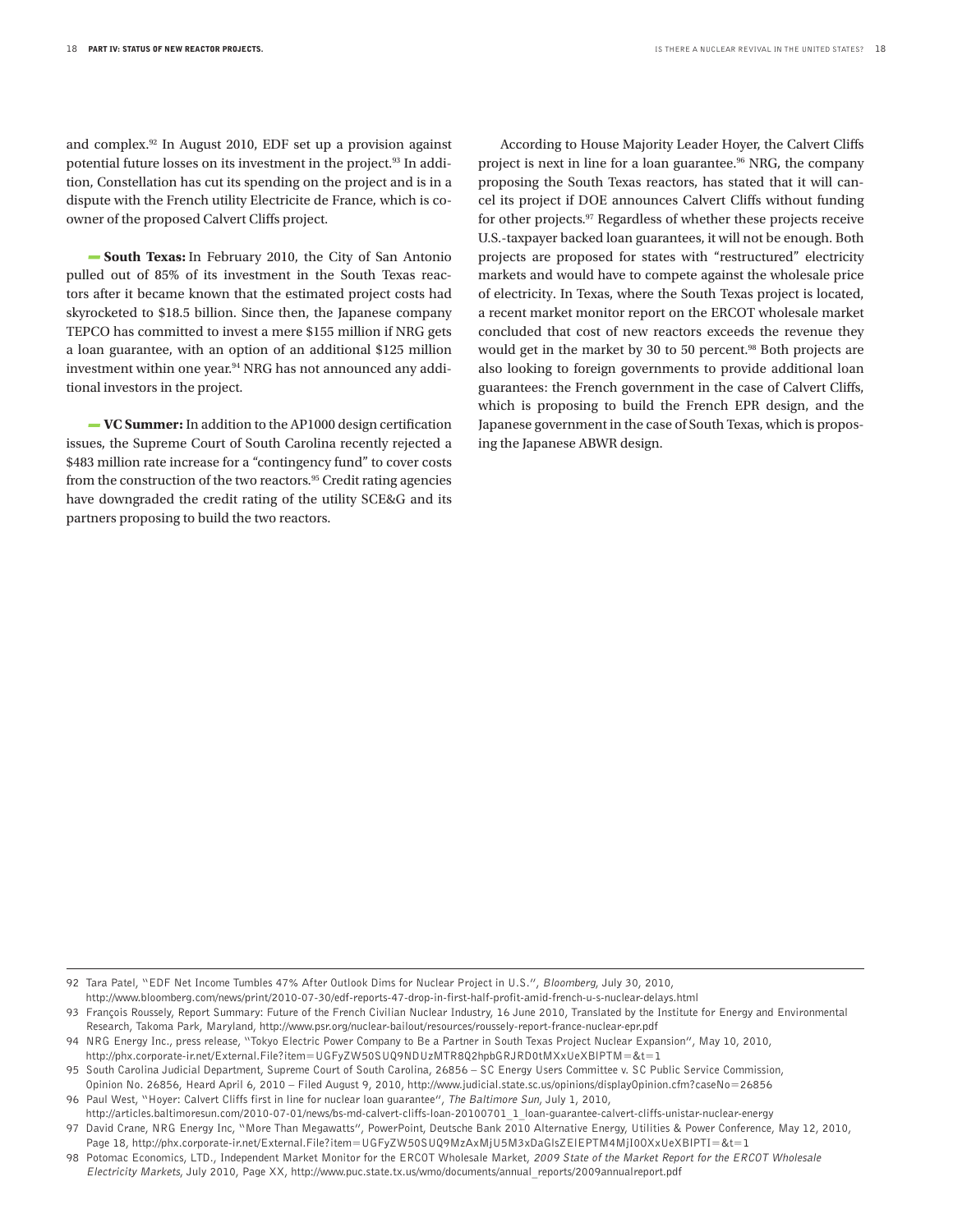# Part V: New Reactors Still Not Economically Competitive

### More Federal Nuclear Subsidies Proposed

Enacting a federal climate bill that puts a price on carbon would benefit utilities that have operating reactors. According to Exelon, a price on carbon will result in a windfall profit of \$1 billion per year, just by running its current fleet of reactors.<sup>99</sup> But even in a carbon-constrained environment with currently available subsidies, new reactors are not economically competitive with other energy alternatives. Thus, proposed climate and energy legislation became vehicles for providing even more subsidies for nuclear power. Although it is unlikely that these bills will pass into law in the near-term, they illustrate the kind of subsidies that the nuclear industry is seeking.

A Senate energy bill passed by the Energy and Natural Resources Committee<sup>100</sup> and the House-passed climate bill<sup>101</sup> would both establish a new loan guarantee program called the Clean Energy Deployment Administration (CEDA). The Senate version moves Title XVII under CEDA control, while the House version keeps Title XVII administered by DOE. The purpose of CEDA in both bills is to "promote access to affordable financing for accelerated and widespread deployment" of clean energy, energy infrastructure, energy efficiency, and manufacturing technologies. Nuclear power and coal are eligible under the definition of "clean energy technologies" in both versions. CEDA would be authorized to provide direct credit support, like loan guarantees and direct financing, as well as indirect support. The Senate version of CEDA, however, would authorize an unlimited amount of loan guarantees with no congressional authority required.

The Senate version of CEDA exempts Title XVII loan guarantees from Sec. 504(b) of the Federal Credit Reform Act of 1990. An exemption from this section means that appropriators no longer have the authority to set a limit on these commitments, thereby allowing DOE to give out unlimited "self-pay" loan guarantees. According to the Congressional Budget Office (CBO), the Senate bill would give DOE "permanent authority to guarantee such loans without further legislative action or *limitations*"102 [emphasis added]. According to CBO, "large capital projects", specifically

new reactors and coal plants, would benefit from the Senate version of CEDA.103 The Nuclear Energy Institute calls CEDA a "permanent financing platform" for new nuclear reactors.<sup>104</sup>

Several Senate climate legislative proposals were introduced or released in draft. The bill that got the most attention was the American Power Act (APA), drafted by Sens. Kerry (D-MA), Lieberman (I-CT) and Graham (R-SC). Sen. Graham dropped his support for the bill before it was released, but the nuclear provisions that he advocated for remained in the bill. The bill expands many of the existing subsidy programs, including tripling nuclear loan guarantees to \$54 billion, tripling risk insurance to \$6 billion, increasing production tax credits from 6,000 MW to 8,000 MW, and suspending the duty on import of nuclear parts for another 10 years. The bill also includes large new tax breaks and grants to publicly owned utilities, which are tax-exempt. According to an independent analysis, just two of these tax breaks, accelerated depreciation of new reactors from 15 years to 5 years and a 10% annual investment tax credit, would be worth \$1.3 to \$3.0 billion per reactor, depending on the reactor design. This is equivalent to 15 to 20 percent of the current total projected all-in cost of a reactor.105 The bill also includes mandates to DOE, such as publishing a 5-year strategy on the web to "lower effectively the costs of nuclear reactors" and siting a spent fuel reprocessing and fast reactor research and development center at a national laboratory. Finally, the bill also proposes to further shortcut the NRC's licensing process by eliminating the NRC's ability to prevent startup even if fundamental safety components were compromised and setting an impossibly high standard for including an evaluation of the need for power, the cost of the new reactor, and alternative energy sources within the NRC licensing process, as well as other provisions.106

The Kerry-Lieberman bill was highly controversial, but this controversy was not due to the massive subsidies for nuclear power, but rather to other issues, such as pricing carbon and trading credits, eliminating Environmental Protection Agency authority to regulate  $CO<sub>2</sub>$ , and removing states' authority to implement stronger standards than the federal government.

<sup>99</sup> Ryan Grim, "Internal Memo: Nuclear Power Company Could Make A Billion A Year From Climate Change Law", The Huffington Post, Updated July 24, 2009, http://www.huffingtonpost.com/2009/06/23/internal-memo-nuclear-pow\_n\_219256.html

<sup>100</sup> American Clean Energy Leadership Act of 2009 (ACELA, S. 1462), http://energy.senate.gov/public/\_files/s1462pcs1.pdf

<sup>101</sup> American Clean Energy and Security Act (ACES, H.R. 2454), http://energycommerce.house.gov/Press\_111/20090701/hr2454\_house.pdf

<sup>102</sup> Congressional Budget Office Cost Estimate, S. 1462 American Clean Energy Leadership Act of 2009, September 30, 2009, Page 9,

http://www.cbo.gov/ftpdocs/106xx/doc10637/s1462.pdf

<sup>103</sup> Ibid., page 10.

<sup>104</sup> Nuclear Energy Institute, Legislative Proposal to Help Meet Climate Change Goals by Expanding U.S. Nuclear Energy Production, October 28, 2009, http://www.nei.org/resourcesandstats/documentlibrary/newplants/policybrief/2009-nuclear-policy-initiative

<sup>105</sup> Doug Koplow, Earth Track, Inc., memorandum to Friends of the Earth, Subject: Review of accelerated depreciation, investment tax credit, and production tax credit provisions of Senator Kerry's and Senator Lieberman's American Power Act, 17 June 2010, http://www.foe.org/sites/default/files/MoreKerryLiebermanNukeGiveaways.pdf

<sup>106</sup> For more information, see Physicians for Social Responsibility, The American Power Act Includes Big Nuclear Giveaways That Harm Taxpayers, Ratepayers, and Public Safety, http://www.psr.org/resources/apa-nuclear-subtitle-summary.pdf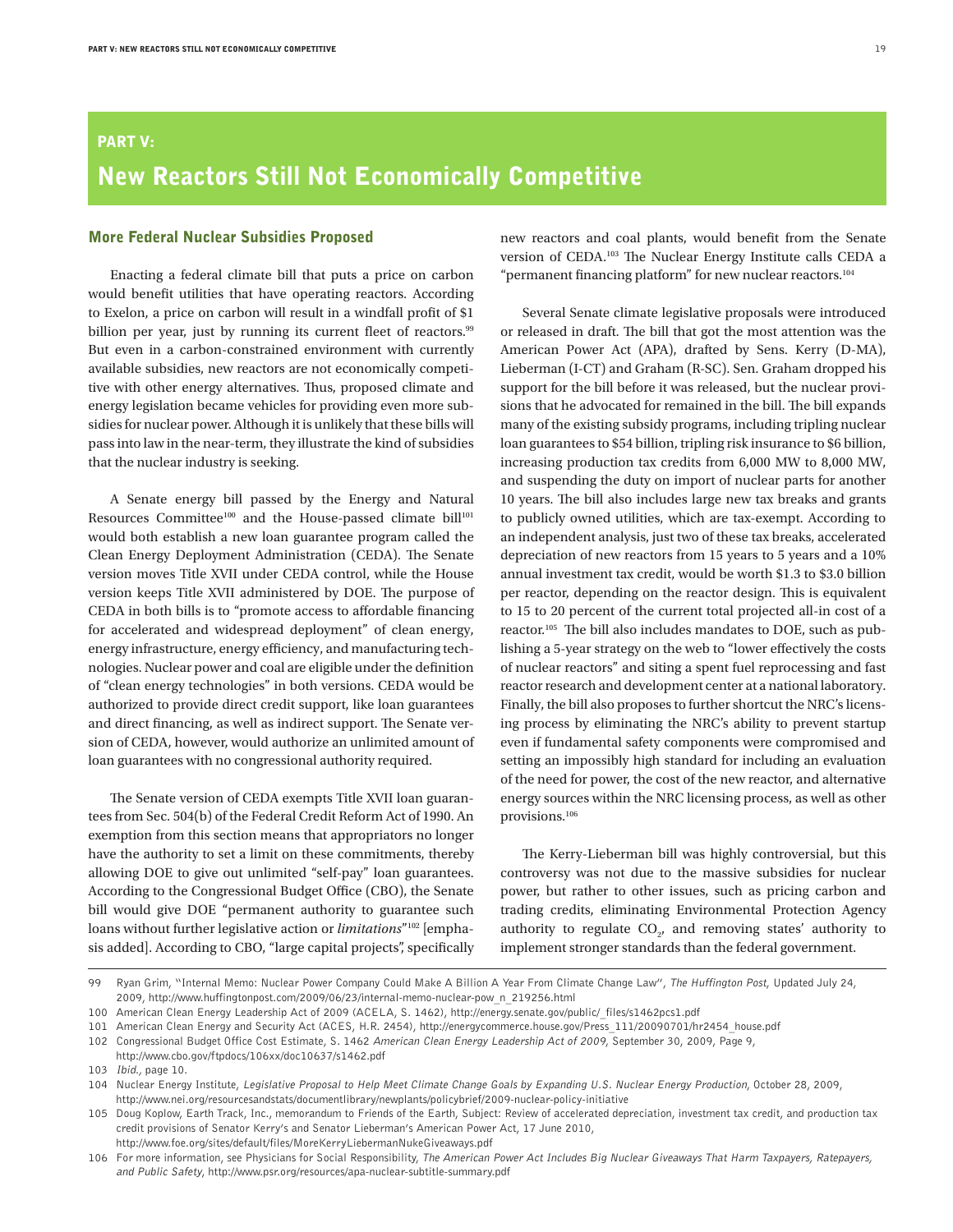### A Competitive Industry Cannot be Built on Subsidies

With decreased electricity demand, rapidly increasing costs of new reactors, and cheaper alternatives, especially natural gas, efficiency, and a range of renewable technologies, it remains an open question whether loan guarantees and the other existing subsidies are sufficient to construct a few new reactors. It is quite clear, however, that subsidizing 7 to 10 "first mover" reactors, as recommended in a recent MIT report,<sup>107</sup> will not create an economically competitive industry.

Cheap natural gas has become the primary competitor for new reactors. Constellation CEO Mayo Shattuck has repeatedly stated that a loan guarantee and higher natural gas prices are prerequisites for the company to build the new reactor at Calvert Cliffs in Maryland.108 According to Exelon CEO John Rowe, the price of natural gas would have to increase to at least \$8 per million BTUs and carbon would have to be priced at \$25 per ton in order to make new merchant reactors competitive with natural gas plants.109 The Energy Information Administration predicts that natural gas prices will not increase above \$8 per million BTU until 2030.<sup>110</sup> If the House climate bill were to pass, the U.S. Environmental Protection Agency predicts that the price of carbon would be less than \$25 per ton until at least 2030.111 In addition, the cost of nuclear construction must not increase faster than the rate of inflation, which has never happened in the history of the industry. Only if all of these conditions were met would new reactors be cost competitive with natural gas after 2030.<sup>112</sup>

At the same time, the two-year economic recession has caused electricity demand to plummet in the U.S. Just a few years ago, utilities projected large increases in electricity demand to justify the need for new reactors in the states. These projections are unlikely to be met for at least a decade and nuclear utilities are beginning to recognize this publicly. Progress Energy recently announced that it is reconsidering two reactors in North Carolina due to decreased demand in the state and high construction costs of new reactors.<sup>113</sup> NEI President and CEO Marvin Fertel announced at the Annual Symposium of the World Nuclear Association in September that

the U.S. nuclear revival is going to be delayed due to low demand and low natural gas prices.<sup>114</sup>

In addition, the U.S., which uses more electricity per capita than other industrialized nations, has an enormous potential for decreasing demand further through efficiency measures. While the fate of climate change legislation is unclear in the next two years, it is possible that Congress will pass efficiency standards, such as building codes, appliance standards and weatherization of buildings that will further decrease the need for large central facility generation.

Finally, the U.S. has large renewable energy resources that are significantly cheaper than new reactors. While the estimated construction cost of new reactors has quadrupled in the last decade, the cost of renewable technologies continues to decrease. Currently, the estimated cost of electricity from a new reactor is between 12 cents and 20 cents per kilowatt-hour, compared to wind and biomass which cost between 5 cents and 10 cents per kilowatt-hour.<sup>115</sup> Efficiency measures are even cheaper at 3 cents per kilowatt-hour.

The theory that the U.S. government just needs to subsidize a few "first mover" reactors and then the costs will come down has been recently debunked in a report by Mark Cooper at the Institute for Energy and the Environment at the Vermont Law School. By comparing the U.S. and French nuclear programs, he found that mechanisms that reduce costs for other types of technologies, such as a learning curve, design standardization, or economies of scale, do not decrease the cost of new reactors. He found that both the U.S. and French programs have had increasing costs over time. If the U.S. nuclear industry is infused with massive nuclear subsidies, according to Dr. Cooper, "nuclear power will remain a ward of the state, as has been true throughout its history in France, a great burden on ratepayers, as has been the case throughout its history in the U.S., and it will retard the development of lower cost alternatives, as it has done in both the U.S. and France".<sup>116</sup>

114 "US new build plans delayed", World Nuclear News, 17 September 2010, http://www.world-nuclear-news.org/NN-US\_new\_build\_plans\_delayed-1709108.html

<sup>107</sup> Massachusetts Institute of Technology, The Future of the Nuclear Fuel Cycle, Summary Report, 2010, http://web.mit.edu/mitei/docs/spotlights/nuclear-fuel-cycle.pdf

<sup>108</sup> Christine Buurma, "UPDATE: New Nuclear Reactor Depends On Loan Guarantee – Constellation", Fox Business, March 29, 2010, http://www.foxbusiness.com/story/markets/industries/utilities/updatenew-nuclear-reactor-depends-loan-guarantee--constellation/

<sup>109</sup> "Exelon's Rowe says gas prices may slow new reactors", Daily Herald, September 10, 2010, http://www.dailyherald.com/story/?id=406979

<sup>110</sup> U.S. Energy Information Administration, Forecasts and Analyses, U.S. Data Projections, Natural Gas – Prices, Annual Energy Outlook, http://wwEw.eia.doe.gov/oiaf/forecasting.html

<sup>111</sup> U.S. Environmental Protection Agency, Supplemental EPA Analysis of the American Clean Energy and Security Act of 2009 H.R. 2454 in the 111th Congress, January 29, 2010, Page 18, http://www.epa.gov/climatechange/economics/pdfs/HR2454\_SupplementalAnalysis.pdf

<sup>112</sup> Mark Cooper, email correspondence with Michele Boyd, September 10, 2010.

<sup>113</sup> John Murawski, "Nuclear plant looks less likely", newsobserver.com, September 16, 2010,

http://www.newsobserver.com/2010/09/16/683890/nuclear-plant-looks-less-likely.html

<sup>115</sup> Mark Cooper, The Economics of Nuclear Reactors: Renaissance or Relapse?, Institute for Energy and the Environment, Vermont Law School, June 2009, http://www.vermontlaw.edu/Documents/Cooper%20Report%20on%20Nuclear%20Economics%20FINAL%5B1%5D.pdf

<sup>116</sup> Mark Cooper, Policy Challenges of Nuclear Reactor Construction, Cost Escalation and Crowding Out Alternatives, Institute for Energy and the Environment, Vermont Law School, September 2010, http://www.vermontlaw.edu/Documents/IEE/20100909\_cooperStudy.pdf